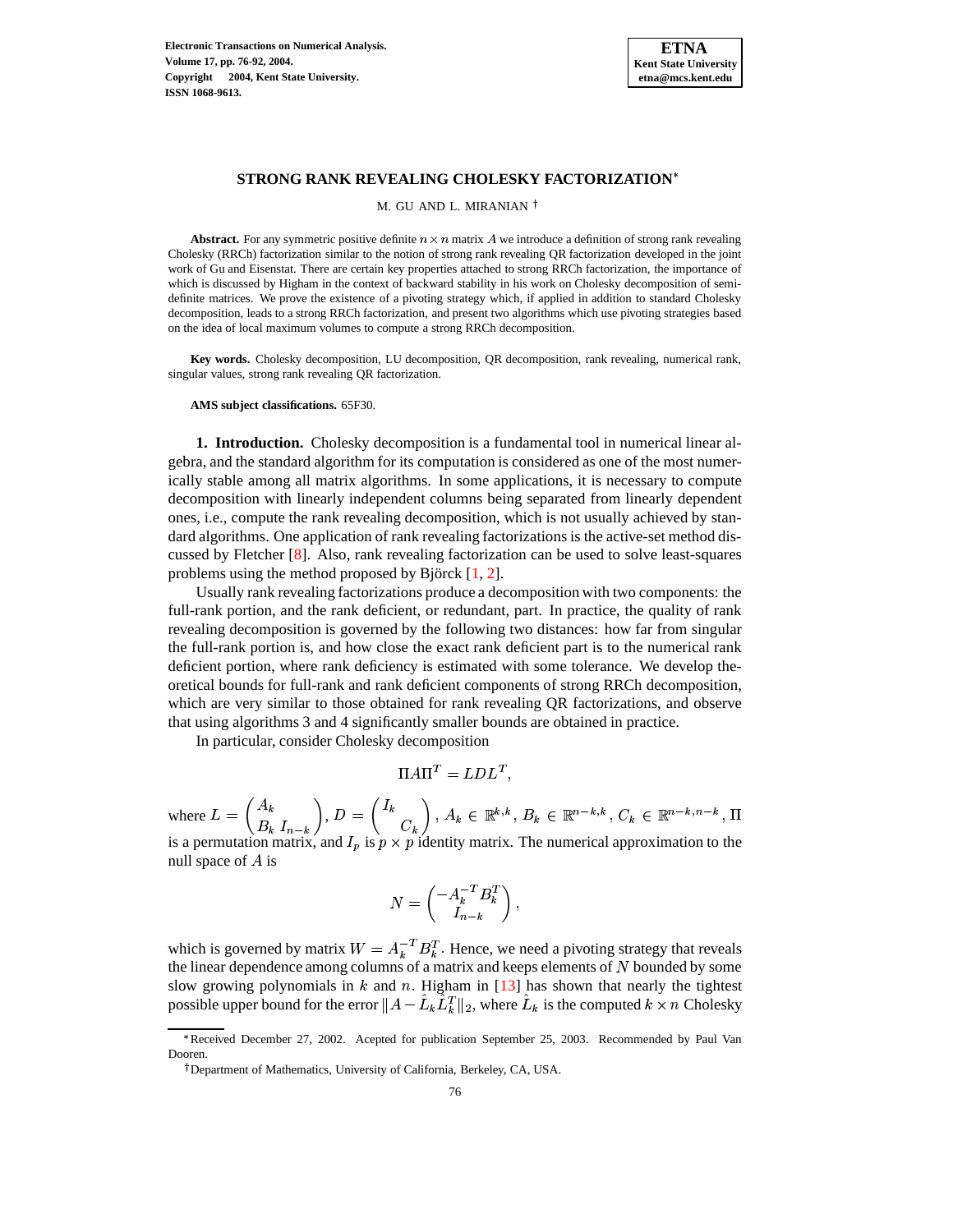factor, is also governed by  $W$ , which implies that stability of the algorithm depends on how small  $||W||_2$  is.

We introduce a strong rank revealing Cholesky (RRCh) decomposition and propose to perform Cholesky factorization with diagonal pivoting, where on every stage of the factorization we look for the "most linearly independent" column in the "not-yet-factored" portion of the matrix and swap it with the appropriate column in "already-factored" part of the matrix. This pivoting strategy was first introduced by Gu and Eisenstat in  $[11]$  and is known as maximum local volumes strategy. Since Cholesky factorization requires significantly less operations than QR, algorithms presented in this paper compute strong rank revealing Cholesky factorization much faster than algorithms that use rank revealing QR factorization.

The rest of the paper is organized as follows. In section 2, we give an overview of the previous results on rank revealing LU and QR factorizations. In section 3, we introduce a definition of strong rank revealing Cholesky decomposition, and, in section 4, we discuss the existence of such factorization. Section 5 contains the first proposed algorithm. Section 6 is devoted to the second algorithm which is based on convex optimization approach. Complete pivoting strategy is discussed in section 7, and numerical experiments are presented in section 8. Concluding remarks are in the final section 9.

**2.** Previous results on rank revealing LU and QR decompositions. Assume  $A \in$  $\mathbb{R}^{n,m}$  has numerical rank k. Then, according to [\[19\]](#page-16-1), the factorization

(2.1) 
$$
\Pi_1 A \Pi_2^T = \begin{pmatrix} L_{11} \\ L_{21} \ I_{n-k} \end{pmatrix} \begin{pmatrix} U_{11} \ U_{12} \\ U_{22} \end{pmatrix},
$$

where  $L_{11}, U_{11} \in \mathbb{R}^{k,k}, U_{12} \in \mathbb{R}^{k,m-k}, U_{22} \in \mathbb{R}^{m-k,m-k}, L_{21} \in \mathbb{R}^{n-k,k}, I_{n-k} \in$  $\overline{\mathbb{R}^{n-k}}$ ,  $\overline{\mathbb{R}^{n-k}}$  and  $\Pi_1$  and  $\Pi_2$  are permutation matrices, is a rank revealing LU (RRLU) factorization if

$$
\sigma_k(A) \ge \sigma_{\min}(L_{11}U_{11}) \gg \sigma_{\max}(U_{22}) \ge \sigma_{k+1}(A) \approx 0.
$$

Given any rank-deficient matrix  $A \in \mathbb{R}^{n,m}$ , exact arithmetic Gaussian elimination with complete pivoting, unlike partial pivoting, will reveal the rank of the matrix. However, for nearly singular matrices even complete pivoting may not reveal the rank correctly. This is shown in the following example by Peters and Wilkinson [\[24\]](#page-16-2):

$$
A = \begin{pmatrix} 1 & -1 & -1 & \dots & -1 \\ & 1 & -1 & \dots & -1 \\ & & \ddots & & \vdots \\ & & & 1 \end{pmatrix}.
$$

There are no small pivots, but this matrix has a very small singular value when size of  $\vec{A}$  is sufficiently large.

Several papers, [\[4,](#page-15-4) [18,](#page-16-3) [19\]](#page-16-1), were dedicated to the question of whether there is a pivoting strategy that will force entries with magnitudes comparable to those of small singular values to concentrate in the lower-right corner of U, so that LU decomposition reveals the numerical rank. In [\[4\]](#page-15-4) the existence of such pivoting is shown for the case of only one small singular value, and for RRLU factorization  $(2.1)$  the following bound is obtained:

$$
||U_{22}||_2 \leq \frac{n\sigma_{n-1}\sigma_n}{\sigma_{n-1} - n\sigma_n},
$$

where  $\sigma_l$  denotes *l*th singular value of *A*.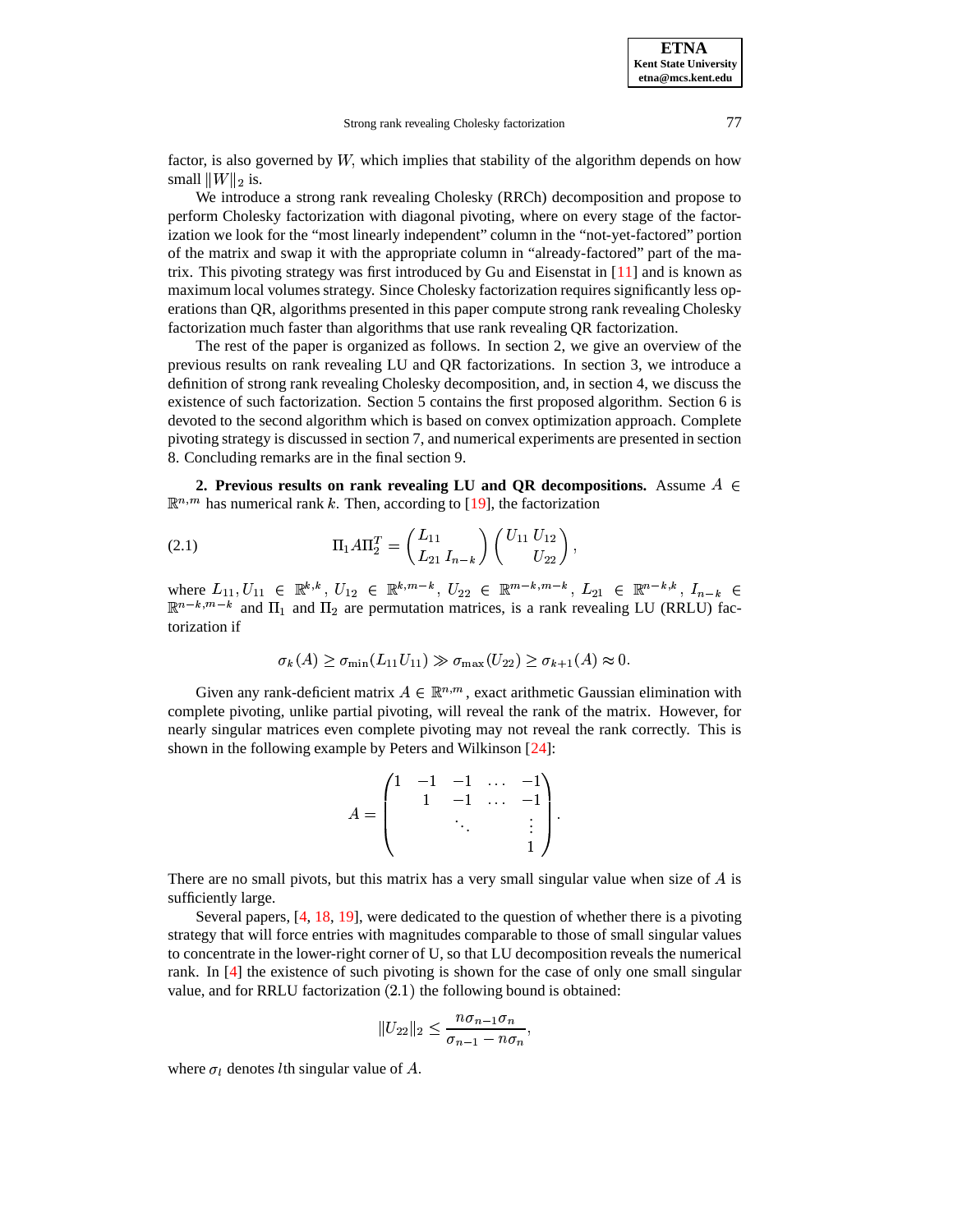Later, in [\[18\]](#page-16-3) generalized case of more than one small singular value is discussed, and results are summarized in the following theorem:

THEOREM 2.1. *[\[18\]](#page-16-3)* ,

Let  $A \in \mathbb{R}^{n,n}$  be nonsingular, then for any integer k,  $1 \leq k < n$  there exist permutations  $\Pi_1$ and  $\Pi_2$  such that

$$
\Pi_1 A \Pi_2^T = \begin{pmatrix} L_{11} \\ L_{21} & I_{n-k} \end{pmatrix} \begin{pmatrix} U_{11} & U_{12} \\ U_{22} \end{pmatrix},
$$

where  $L_{11}$  is unit lower triangular and  $U_{11}$  is upper triangular, with  $U_{22} = [u_{i,j}]$  bounded by:

$$
|u_{i,j}| \le f(n,k)\sigma_{k+1},
$$

*where*

$$
f(n,k)=\frac{n!}{k!(n-k)!}\left[1-\frac{n!}{k!(n-k)!}\frac{\sigma_{k+1}}{\sigma_k}\right]^{-1}
$$

*for*  $1 \leq i, j \leq n - k$  *provided that the quantity inside brackets is positive.* 

However, bounds obtained in [\[18\]](#page-16-3) may increase very rapidly (faster than exponential, in the worst case) because of its combinatorial nature. In [\[19\]](#page-16-1) the following improved bounds are obtained:

THEOREM 2.2. *[\[19\]](#page-16-1)*

Let  $A \in \mathbb{R}^{n,n}$  with numerical rank k and  $\sigma_1 \geq \ldots \geq \sigma_k \gg \sigma_{k+1} \geq \ldots \geq \sigma_n \geq 0$ . There  $e$ xist permutations  $\Pi_1$  and  $\Pi_2$  such that

$$
\Pi_1 A \Pi_2^T = \begin{pmatrix} L_{11} \\ L_{21} \ I_{n-k} \end{pmatrix} \begin{pmatrix} U_{11} \ U_{12} \\ U_{22} \end{pmatrix},
$$

where  $L_{11}$  is unit lower triangular and  $U_{11}$  is upper triangular. If

$$
\frac{\sigma_{k+1}}{\sigma_k}D_{nk}<1,\ \ where\ \ D_{nk}=k(n-k)+\min(k,n-k),
$$

*then*

$$
||U_{22}||_2 \leq \frac{\sigma_k \sigma_{k+1}D_{nk}}{\sigma_k - \sigma_{k+1}D_{nk}}
$$

*and*

$$
\sigma_{\min}(L_{11}U_{11})\geq \frac{\sigma_k-\sigma_{k+1}D_{nk}}{D_{nk}}.
$$

Pan, in [\[23\]](#page-16-4), using Schur Complement factorizations and local maximum volumes, deduced the following bounds:

THEOREM 2.3. *[\[23\]](#page-16-4)* 0, Let  $A \in \mathbb{R}^{n,n}$  with  $\sigma_1 \geq \ldots \geq \sigma_k \gg \sigma_{k+1} \geq \ldots \geq \sigma_n \geq 0$ . Then there exist permutations  $\Pi_1$  and  $\Pi_2$  such that

$$
\Pi_1 A \Pi_2^T = \begin{pmatrix} L_{11} \\ L_{21} \end{pmatrix} \begin{pmatrix} U_{11} \ U_{12} \\ U_{22} \end{pmatrix},
$$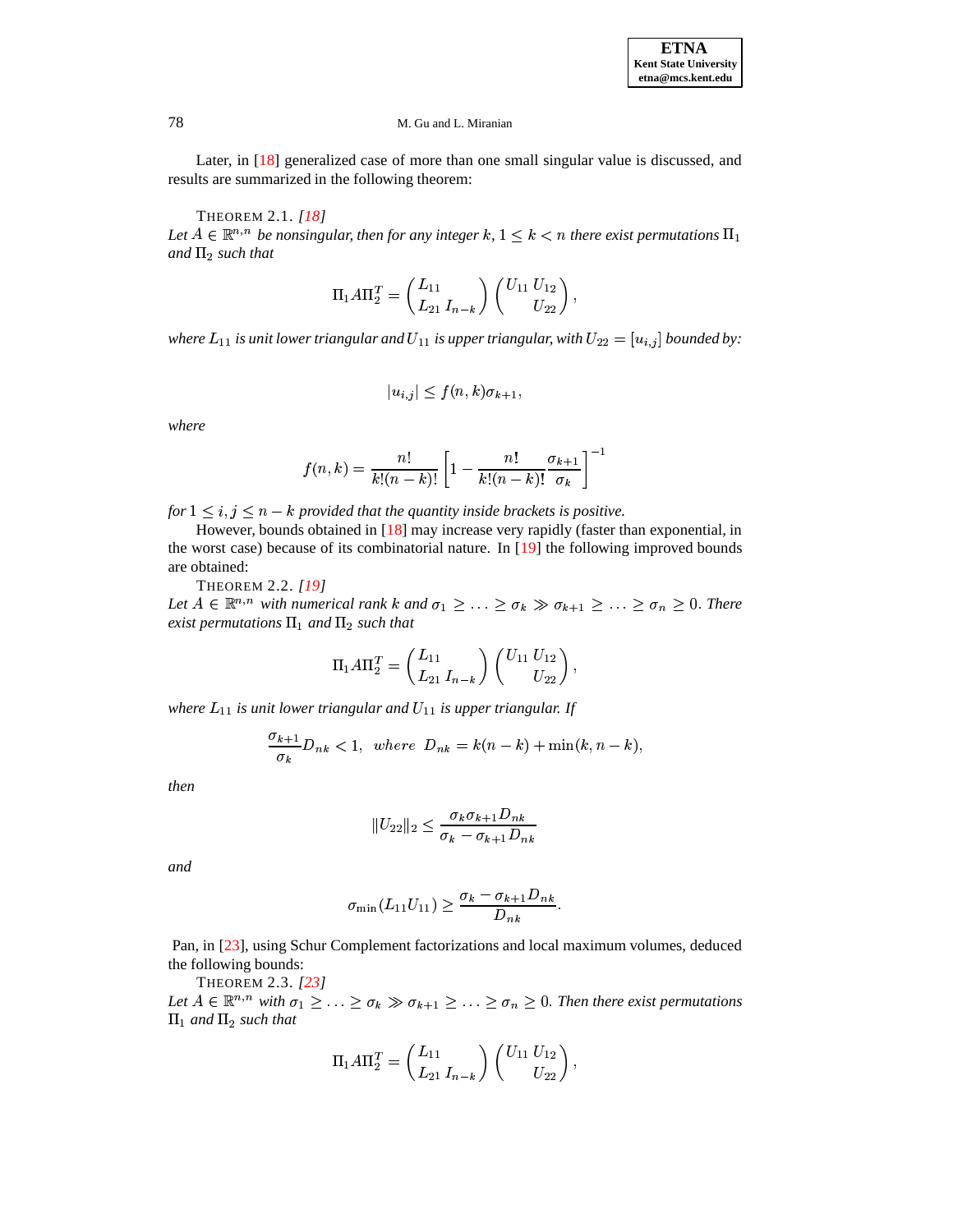$w$ *here*  $L_{11}$  *is unit lower triangular and*  $U_{11}$  *is upper triangular,* 

$$
\sigma_{k+1} \leq \|U_{22}\|_2 \leq (k(n-k)+1)\sigma_{k+1}
$$

*and*

$$
\sigma_k \geq \sigma_{\min}(L_{11}U_{11}) \geq \frac{\sigma_k}{k(n-k)+1}.
$$

These bounds are very similar to those obtained in rank revealing QR factorizations in [\[6,](#page-15-5) [11,](#page-15-3) [15\]](#page-16-5). One of the definitions of rank revealing QR factorization presented in  $[6, 15]$  $[6, 15]$  is the following: assume  $M \in \mathbb{R}^{m,n}$  has numerical rank k, Q is orthogonal,  $A_k \in \mathbb{R}^{k,k}$  is upper triangular with nonnegative diagonal entries,  $B_k \in \mathbb{R}^{k,n-k}$ ,  $C_k \in \mathbb{R}^{m-k,n-k}$  and  $\Pi$  is a permutation matrix. Then we call factorization

(2.2) 
$$
M\Pi = QR = Q \begin{pmatrix} A_k & B_k \\ C_k \end{pmatrix}
$$

*rank revealing QR (RRQR) factorization* if

(2.3) 
$$
\sigma_{\min}(A_k) \ge \frac{\sigma_k(M)}{p(k,n)}, \text{ and } \sigma_{\max}(C_k) \le \sigma_{k+1}(M) p(k,n),
$$

where  $p(k, n)$  is a function bounded by low-degree polynomial in k and n. Other, less restrictive definitions are discussed in [\[6,](#page-15-5) [22\]](#page-16-6).

RRQR factorization was first introduced by Golub [\[9\]](#page-15-6), who, with Businger [\[3\]](#page-15-7), developed the first algorithm for computing the factorization. The algorithm was based on QR with column pivoting, and worked well in practice. However, there are examples (Kahan matrix,  $[20]$ ) where the factorization it produces fails to satisfy condition  $(2.3)$ .

Pierce and Lewis in [\[25\]](#page-16-8) developed an algorithm to compute sparse multi-frontal RRQR factorization. In [\[21\]](#page-16-9) Meyer and Pierce present advances towards the development of an iterative rank revealing method. Hough and Vavasis in [\[17\]](#page-16-10) developed an algorithm to solve an ill-conditioned full rank weighted least-squares problem using RRQR factorization as a part of their algorithm. Also, a URV rank revealing decomposition was proposed by Stewart in [\[26\]](#page-16-11).

In [\[15\]](#page-16-5) Hong and Pan showed that there exists RRQR factorization with  $p(k,n) =$   $k(n-k) + \min(k, n-k)$  and Chandrasekaran and Ipsen in [\[6\]](#page-15-5) developed an efficient algorithm that is guaranteed to find an RRQR given  $k$ .

In some applications, such as rank deficient least-squares computations and subspace tracking, where elements of  $A_k^{-1}B_k$  are expected to be small, RRQR does not lead to a stable algorithm. In these cases strong RRQR, first presented in [\[11\]](#page-15-3), is being used: factorization (2.2) is called a *strong rank revealing QR (RRQR) factorization* if

1. 
$$
\sigma_i(A_k) \ge \frac{\sigma_i(M)}{q_1(k,n)}, \ \sigma_j(C_k) \le \sigma_{k+j}(M) \ q_1(k,n),
$$
  
2.  $|(A_k^{-1}B_k)_{i,j}| \le q_2(k,n)$ 

for  $1 \leq i \leq k$  and  $1 \leq j \leq n-k$ , where  $q_1(k,n)$  and  $q_2(k,n)$  are functions bounded by low-degree polynomials in  $k$  and  $n$ .

Pan and Tang in  $[22]$  developed an algorithm that, given  $f > 1$  computes strong RRQR with  $q_1(k,n) = \sqrt{1 + f^2k(n-k)}$  and  $q_2(k,n) = f$ . Later, in [\[11\]](#page-15-3), a different, but mathematically equivalent algorithm, was presented by Gu and Eisenstat. The new algorithm was based on the idea of local maximum volumes. The same idea will be used in this paper to develop an efficient algorithms for computing strong rank revealing Cholesky decomposition.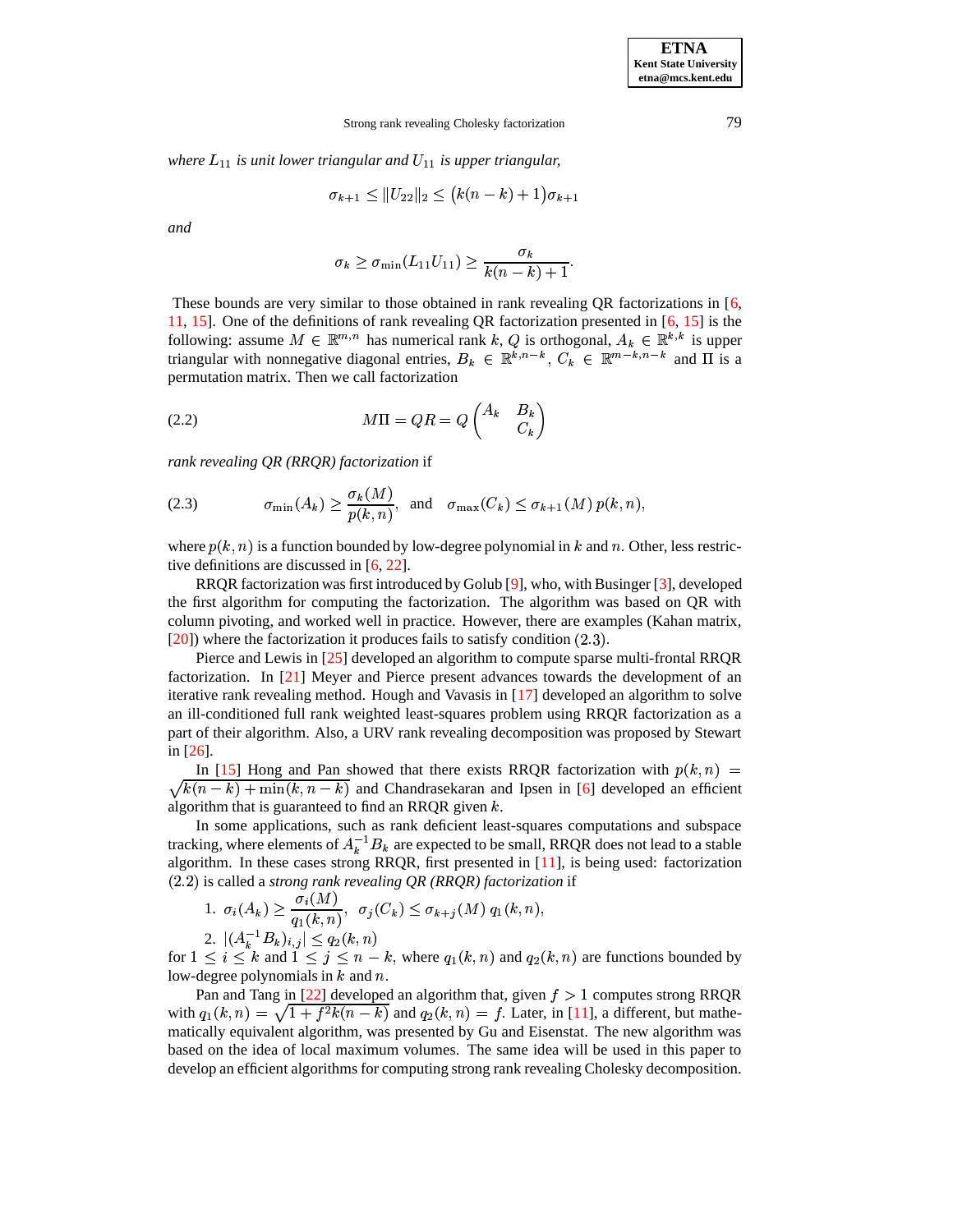**3. Strong rank revealing Cholesky decomposition.** In this section, we explore the idea of using significant gaps between singular values to define the numerical rank of a matrix and introduce strong rank revealing Cholesky decomposition.

Given any symmetric positive definite matrix  $A \in \mathbb{R}^{n,n}$ , we consider a partial Cholesky decomposition with the diagonal pivoting

$$
(3.1)\t\t\t\Pi A\Pi^T = LDL^T,
$$

where

$$
L=\begin{pmatrix} A_k \\ B_k\; I_{n-k} \end{pmatrix},\;\; D=\begin{pmatrix} I_k \\ C_k \end{pmatrix},
$$

 $A_k \in \mathbb{R}^{k,k}, B_k \in \mathbb{R}^{n-k,k}, C_k \in \mathbb{R}^{n-k,n-k},$  $a_k \in \mathbb{R}^{n-k,n-k}$ , and  $I_p$  is  $p \times p$  identity matrix. According to the interlacing property of singular values, for any permutation  $\Pi$ , we have

$$
\left(\sigma_i(A_k)\right)^2 \leq \sigma_i(A) \quad \text{and} \quad \sigma_j(C_k) \geq \sigma_{k+j}(A)
$$

for  $1 \leq i \leq k$  and  $1 \leq j \leq n-k$ . Hence,

$$
\left(\sigma_{\min}(A_k)\right)^2 \leq \sigma_k(A) \quad \text{and} \quad \sigma_{\max}(C_k) \geq \sigma_{k+1}(A).
$$

Assume that  $\sigma_k(A) \gg \sigma_{k+1}(A) \approx 0$ , so that k would be the numerical rank of A. Then we would like to choose permutation matrix  $\Pi$  in such a way that  $\sigma_{\min}(A_k)$  is sufficiently large and  $\sigma_{\max}(C_k)$  is sufficiently small. In this paper we will call factorization (3.1) *a strong rank*  $\mathbf{k}$ ) is sufficiently small. In this paper we will call factorization  $(3.1)$  *a strong rank* 

revealing Cholesky (RRCh) decomposition if it satisfies the following conditions:  
\n1. 
$$
\left(\sigma_i(A_k)\right)^2 \ge \frac{\sigma_i(A)}{q_1(k,n)}; \quad \sigma_j(C_k) \le \sigma_{k+j}(A) \ q_1(k,n)
$$
  
\n2.  $\left|\left(A_k^{-T} B_k^{T}\right)_{ij}\right| \le q_2(k,n)$ 

for  $1 \leq i \leq k$ ,  $1 \leq j \leq n-k$ , where  $q_2(k,n)$  and  $q_1(k,n)$  are bounded by some low degree polynomials in  $k$  and  $n$ .

**4. The existence of strong rank revealing Cholesky decomposition.** In this section we prove the existence of permutation matrix  $\Pi$  which makes a strong RRCh decomposition possible. It is proven in Theorem 4.2 of this section that permutation matrix obtained using Lemma 4.1 is the one necessary for strong RRCh decomposition with elements of  $A_k^{-T}B_k^T$ bounded by slow growing function in  $k$  and  $n$ .

According to the definition given at the end of the previous section, strong RRCh decomposition requires that *every* singular value of  $A_k$  is sufficiently large, *every* singular value of k is sufficiently small, and *every* element of  $A_k^{-T}B_k^T$  is bounded. As first observed in [\[11\]](#page-15-3), and the contract of the contract of the contract of the contract of the contract of the contract of the contract of the contract of the contract of the contract of the contract of the contract of the contract of the contra

$$
\det(A) = \det(L) \det(D) \det(L^T) = \det(A_k)^2 \det(C_k),
$$

hence

(4.1) 
$$
\det(A_k) = \prod_{i=1}^k \sigma_i(A_k) = \sqrt{\det(A)/\prod_{j=1}^{n-k} \sigma_j(C_k)}.
$$

This implies that strong RRCh decomposition also results in a large  $\det(A_k)$ .

Let us introduce notation.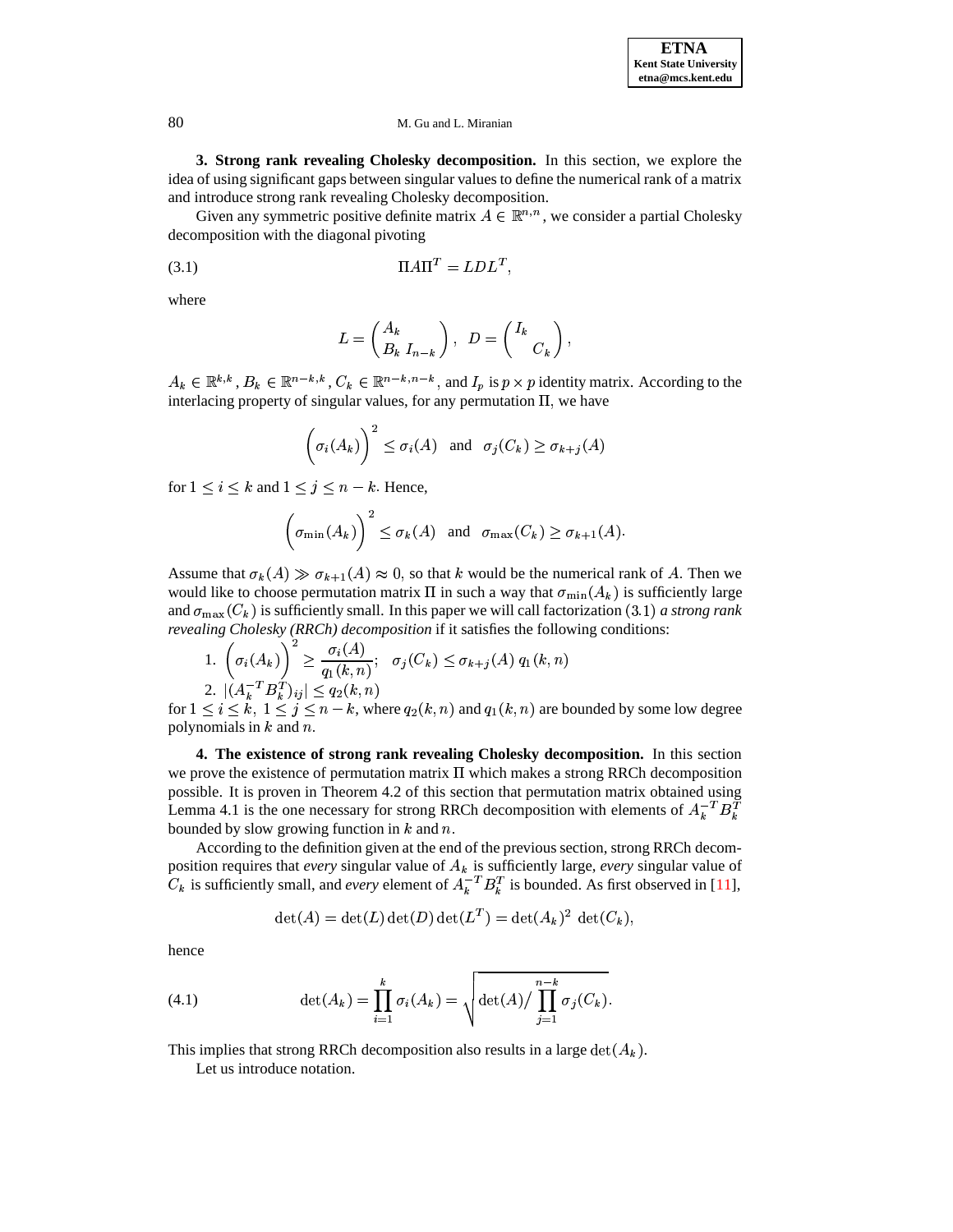Strong rank revealing Cholesky factorization 81

- 1. If A is a nonsingular  $k \times k$  matrix then  $\omega_i(A)$  denotes the 2-norm of the *i*-th row of  $A^{-T}$  and  $\omega(A) = (\omega_1(A), \dots, \omega_k(A)).$  $A^{-T}$  and  $\omega(A) = (\omega_1(A), \dots, \omega_k(A)).$ <br>2. For any matrix  $C, \gamma_j(C)$  denotes the 2-norm of the *j*-th column of  $C$ .
- 
- 3.  $\Pi_{i,j}$  denotes the permutation matrix obtained by interchanging rows i and j in the identity matrix.
- 4. In the partial Cholesky factorization

- 

of a matrix  $X \in \mathbb{R}^{n,n}$ , where L and D are defined in section 3, let  $\mathcal{C}_k(X)$  be the pair  $(L, D)$ .

Now, given k and some real number  $f \geq 1$ , Algorithm 1 below constructs a strong RRCh decomposition by performing column and row interchanges to maximize  $\det(A_k)$ .

ALGORITHM 1. *Compute strong RRCh decomposition, given k.* 

$$
(L, D) := C_k(A); \ \Pi := I;
$$
  
while there exists  $i$  and  $j$  such that  $det(\hat{A}_k) / det(A_k) > f$ ,  

$$
where \ L = \begin{pmatrix} A_k \\ B_k & I_{n-k} \end{pmatrix} and C_k(\Pi_{i,k+j} A \Pi_{i,k+j}^T) = (\hat{L}, \hat{D}), do
$$
  
Find such  $i$  and  $j$ ;  
Compute  $(L, D) := C_k(\Pi_{i,k+j} A \Pi_{i,k+j}^T)$  and  $\Pi := \Pi \Pi_{i,k+j}$ ;  
endwhile:

# *endwhile;*

This algorithm interchanges a pair of columns and rows when this increases  $\det(A_k)$  by at least a factor of  $f$ . Since there is only a finite number of permutations to perform, and none repeat, the algorithm stops eventually.

To prove that Algorithm 1 computes strong RRCh decomposition, we first express  $\det(A_k) / \det(A_k)$  in terms of  $\omega_i(A_k)$ ,  $(C_k)_{ij}$  and  $(A_k^{-T}B_k^{T})_{ii}$ . Observe that D is symmetric positive definite matrix, hence

$$
\sqrt{D} = \begin{pmatrix} I_k & 0 \\ 0 & \sqrt{C_k} \end{pmatrix}
$$

is a symmetric positive definite square root of D. Let us write  $\bar{L} = L\sqrt{D}$ . Then  $A =$  $LDL<sup>T</sup> = LL<sup>T</sup>$ , where L is not strictly lower triangular, but instead block lower triangular:

$$
\bar{L} = \begin{pmatrix} A_k & 0 \\ B_k & \sqrt{C_k} \end{pmatrix}.
$$

Since  $\Pi A \Pi^T = \Pi L D L^T \Pi^T = (\Pi L) (\Pi L)^T$ , the permutation  $\Pi$  swaps rows of L and destroys its lower triangular structure. So we use Givens rotations to re-triangularize it, i.e.,  $\Pi L = LQ$ , where Q is an orthogonal matrix. Then,

$$
\Pi A \Pi^T = \tilde{L} Q Q^T \tilde{L}^T = \tilde{L} \tilde{L}^T,
$$

where  $L$  is block lower triangular.

Now assume  $A = \overline{L}\overline{L}^T$  and  $\Pi A \Pi^T = \overline{L}\overline{L}^T$ , where  $\Pi$  permutes rows i and  $k + j$ of L. The following lemma expresses  $\det(A_k)/\det(A_k)$  in terms of  $\omega_i(A_k)$ ,  $(C_k)_{ij}$  and  $(A^{-T}B^T)$ 

LEMMA 4.1.

$$
\frac{\det(\tilde{A}_k)^2}{\det(A_k)^2} = \left(A_k^{-T} B_k^{T}\right)_{ij}^2 + \left(C_k\right)_{jj} \left(\omega_i(A_k)\right)^2.
$$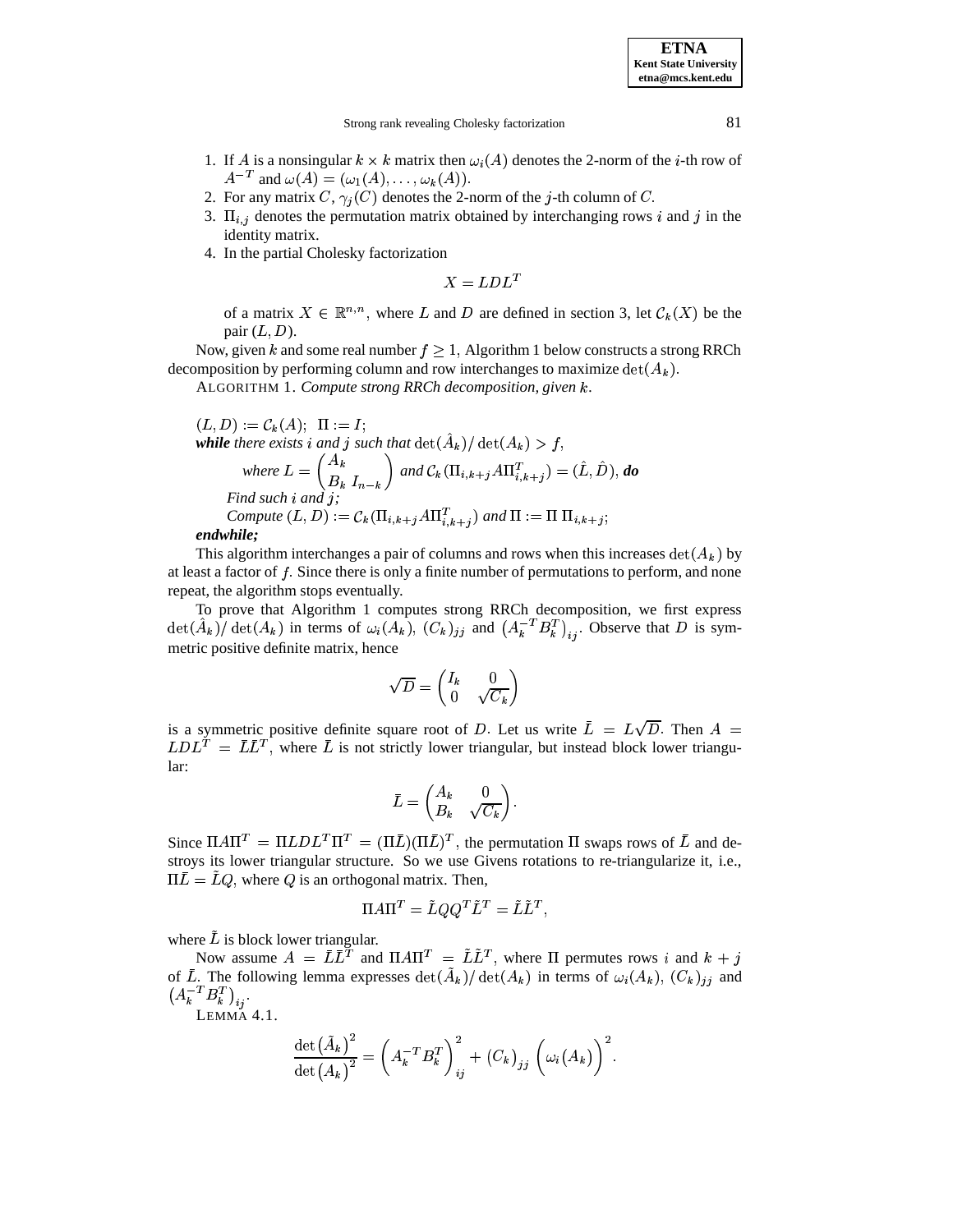**Proof:** To prove this lemma we apply Lemma 3.1,  $[11]$  to  $L<sup>T</sup>$  obtaining

$$
\frac{\det(\tilde{A}_k)^2}{\det(A_k)^2} = \left(A_k^{-T} B_k^T\right)_{ij}^2 + \left(\gamma_j\left(\sqrt{C_k}\right) \omega_i(A_k)\right)^2.
$$

Then we observe that

$$
\left(\gamma_j\left(\sqrt{C_k}\right)\right)^2 = \left(e_j\sqrt{C_k}\right)\left(e_j\sqrt{C_k}\right)^T = e_jC_k e_j = \left(C_k\right)_{jj},
$$

which proves the lemma.  $\Box$ 

Let

$$
\rho(L, D, k) = \max_{1 \le i \le k, 1 \le j \le n-k} \left( \left( A_k^{-T} B_k^{T} \right)_{ij}^2 + \left( C_k \right)_{jj} \left( \omega_i(A_k) \right)^2 \right).
$$

Then, according to Lemma 4.1, Algorithm 1 can be rewritten as follows:

ALGORITHM 2. Compute strong RRCh decomposition, given  $k$ .

$$
(L, D) := C_k(A); \quad \Pi := I;
$$
  
\nwhile  $\rho(L, D, k) > f$ , do  
\nFind *i* and *j* such that  $(A_k^T B_k^T)_{ij}^2 + (C_k)_{jj} (\omega_i(A_k))^2 > f$ ;  
\nCompute  $(L, D) := C_k(\Pi_{i,k+j} A \Pi_{i,k+j}^T)$  and  $\Pi := \Pi \Pi_{i,k+j}$ ;  
\nendwhile:

## *endwhile;*

Since Algorithm 1 is equivalent to Algorithm 2, it eventually stops and finds permutation Since Algorithm 1 is<br>for which  $\rho(L, D, k)$  $(L, D, k) \leq f$ . This implies that condition (2) of the definition of strong RRCh decomposition in section 3 is satisfied with  $q_2(k,n) = f$ . Theorem 4.2 discussed below will imply that condition (1) is also satisfied with  $q_1(k,n) = \sqrt{1 + f^2k(n-k)}$ , which means that Algorithms 1 and 2 compute strong RRCh decomposition, given  $k$ .

THEOREM 4.2. *(Theorem 3.2 in [\[11\]](#page-15-3))*

*Suppose we have*

$$
M = \begin{pmatrix} P_k & Q_k \\ & R_k \end{pmatrix}.
$$

*Let*

$$
\rho(M,k) = \max_{i,j} \sqrt{\left(P_k^{-1}Q_k\right)_{ij}^2 + \left(\gamma_j(R_k) \ \omega_i(P_k^T)\right)^2}.
$$

 $\int f(\theta) \, d\theta$ ,  $f(\theta) \leq f$ , where f is some constant and  $q_1(k,n) = \sqrt{1+f^2k(n-k)}$ , then

$$
\sigma_i(P_k) \ge \frac{\sigma_i(M)}{q_1(k,n)}, \ \ 1 \le i \le k
$$

*and*

$$
\sigma_j(R_k) \leq \sigma_{k+j}(M)q_1(k,n), \ \ 1 \leq j \leq n-k.
$$

This theorem, applied to  $L^T$ , implies condition (1) of the definition of strong RRCh decomposition, and hence the existence of RRCh decomposition is proved.

Theorem 4.2 and Lemma 4.1 combined together lead to Algorithm 3 which, on every Theorem 4.2 and Lemma 4.1 combined together lead to Algorithm 3 which, step of the Cholesky decomposition with diagonal pivoting, compares  $\hat{\rho}(L, D, k)$  ( liagonal pivoting, compares  $\hat{\rho}(L, D, k)$  (defined at If  $\hat{\rho}(L, D, k) > f$ , then Theorem 4.2 and Lemma the beginning of the next section) with f. If  $\hat{\rho}(L, D, k) > f$ , then Theorem 4.2 and Lemma 4.1 imply that  $\det(A_k)$  can be made at least  $f$  times bigger by interchanging the appropriate rows in  $\overline{L}$ . We do the swaps until  $\det(A_k)$  is large enough, i.e.  $\hat{\rho}(L, D, k) < f$ , and then we rows in L. We do the swaps until  $\det(A_k)$  is large enough, i.e.  $\hat{\rho}(L, D, k) < f$ , and then we resume standard Cholesky decomposition with diagonal pivoting.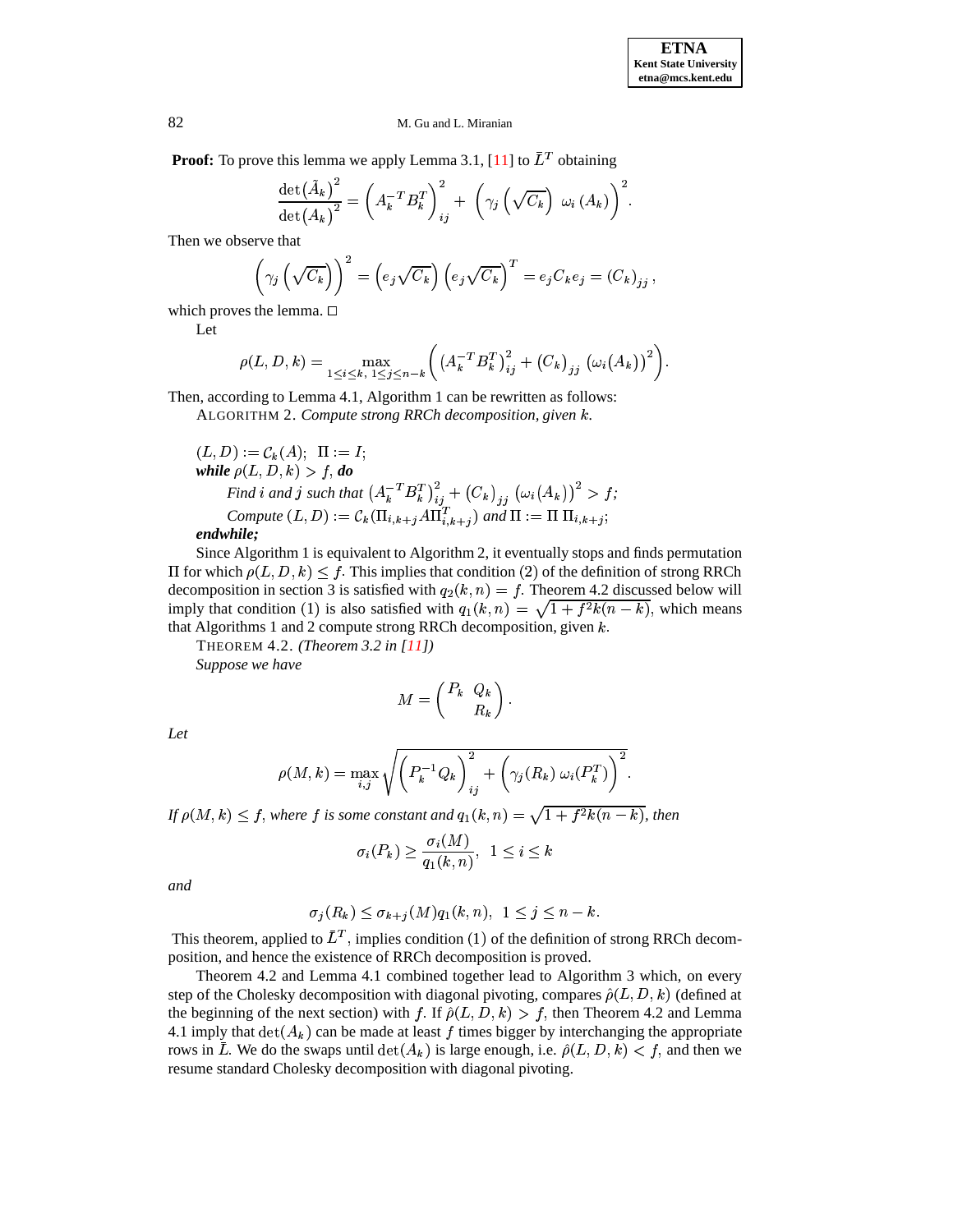**ETNA Kent State University etna@mcs.kent.edu**

**5.** Computing strong RRCh decomposition: Algorithm 3. Given a real number  $f \geq$ 1 and a tolerance  $\delta$ , Algorithm 3 computes numerical rank k and produces a strong RRCh decomposition. It is a combination of Algorithms 1 and 2, but uses

$$
\hat{\rho}(L, D, k) = \max_{1 \leq i \leq k, 1 \leq j \leq n-k} \max \left\{ \left| \left( A_k^{-T} B_k^{T} \right)_{ij} \right| ; \sqrt{\left( C_k \right)_{jj}} \left( \omega_i(A_k) \right) \right\}
$$

and computes  $\omega_i(A_k)$  and  $A_k^{-T}B_k^T$  recursively for greater efficiency. Observe that  $\hat{\rho}(L, D, k)$ and computes  $\omega_i(A_k)$  and  $A_k^{-T}B_k^T$  recursively for greater efficiency. Observe that  $\hat{\rho}(L, D, k)$  is different from  $\rho(A, k)$ , as defined in Theorem 4.2, but clearly if  $\hat{\rho}(L, D, k) > f$  then is different from  $\rho(A, k)$ , as defined in Theorem 4.2, but clearly if  $\hat{\rho}(L, D, k) > f$  then  $(A, k)$  is also greater than  $f$  and hence the result of Theorem 4.2 is applicable to Algorithm  $\rho(A, k)$  is also greater than f and hence the result of Theorem 4.2 is applica<br>3. In the algorithm below the largest diagonal element of  $C_k$  is denoted by k is denoted by  $\max(\text{diag}(C_k)).$ Update and modification formulas are presented in section 5.1 and 5.2.

ALGORITHM 3.

$$
k := 0; \ C_k(A) = (L, D); \ \Pi := I;
$$
  
\n*Initialize*  $\omega(A_k) \in \mathbb{R}^{1,k}; A_k^{-T}B_k^T \in \mathbb{R}^{k,n-k};$   
\n**while**  $\max(\text{diag}(C_k)) \ge \delta \text{ do}$   
\n $j = \operatorname{argmax}_{1 \le j \le n-k}(\max(\text{diag}(C_k)));$   
\n $k := k + 1;$   
\n $\text{Compute } C_k(\Pi_{k,k+j-1}A\Pi_{k,k+j-1}^T); \ \Pi := \Pi \Pi_{k,k+j-1};$   
\n $\text{Update } \omega(A_k); A_k^{-T}B_k^T;$   
\n**while**  $\hat{\rho}(L, D, k) \ge f \text{ do}$   
\n $\text{Find } i \text{ and } j \text{ such that } |(A_k^{-T}B_k^T)_{ij}| \ge f \text{ or } \sqrt{(C_k)_{jj}} \omega_i(A_k) \ge f$   
\n $\text{Compute } C_k(\Pi_{i,k+j}A\Pi_{i,k+j}^T), \ \Pi := \Pi \ \Pi_{i,k+j};$   
\n $\text{Modify } \omega(A_k); A_k^{-T}B_k^T;$   
\n**endwhile**  
\n**endwhile**

**5.1. Updating formulas.** Throughout sections 5.1 and 5.2 lower-case letters denote row vectors, upper-case letters denote matrices, and Greek letters denote real numbers.

On the  $(k - 1)$ th step we have

$$
L = \begin{pmatrix} A_{k-1} \\ B_{k-1} & I_{n-k+1} \end{pmatrix} \text{ and } D = \begin{pmatrix} I_{k-1} \\ C_{k-1} \end{pmatrix}.
$$

Let

$$
C_{k-1} = \begin{pmatrix} \alpha^2 & w \\ w^T & K_{11} \end{pmatrix}; \quad B_{k-1} = \begin{pmatrix} b \\ B \end{pmatrix}; \quad A_{k-1}^{-T} B_{k-1}^T = (u^T, U).
$$

By Cholesky factorization, we have that

$$
A_k = \begin{pmatrix} A_{k-1} & \\ b & \alpha \end{pmatrix}, B_k = (B; w^T/\alpha), A_k^{-1} = \begin{pmatrix} A_{k-1}^{-1} \\ -u/\alpha \, 1/\alpha \end{pmatrix}.
$$

Then,

$$
\omega_i^2(A_k) = \omega_i^2(A_{k-1}) + u_i^2/\alpha^2 \quad \text{for} \quad 1 \le i \le k-1; \quad \omega_k^2(A_k) = 1/\alpha^2
$$

and

$$
A_k^{-T}B_k^T = \begin{pmatrix} U - u^T w/\alpha^2 \\ w/\alpha^2 \end{pmatrix}.
$$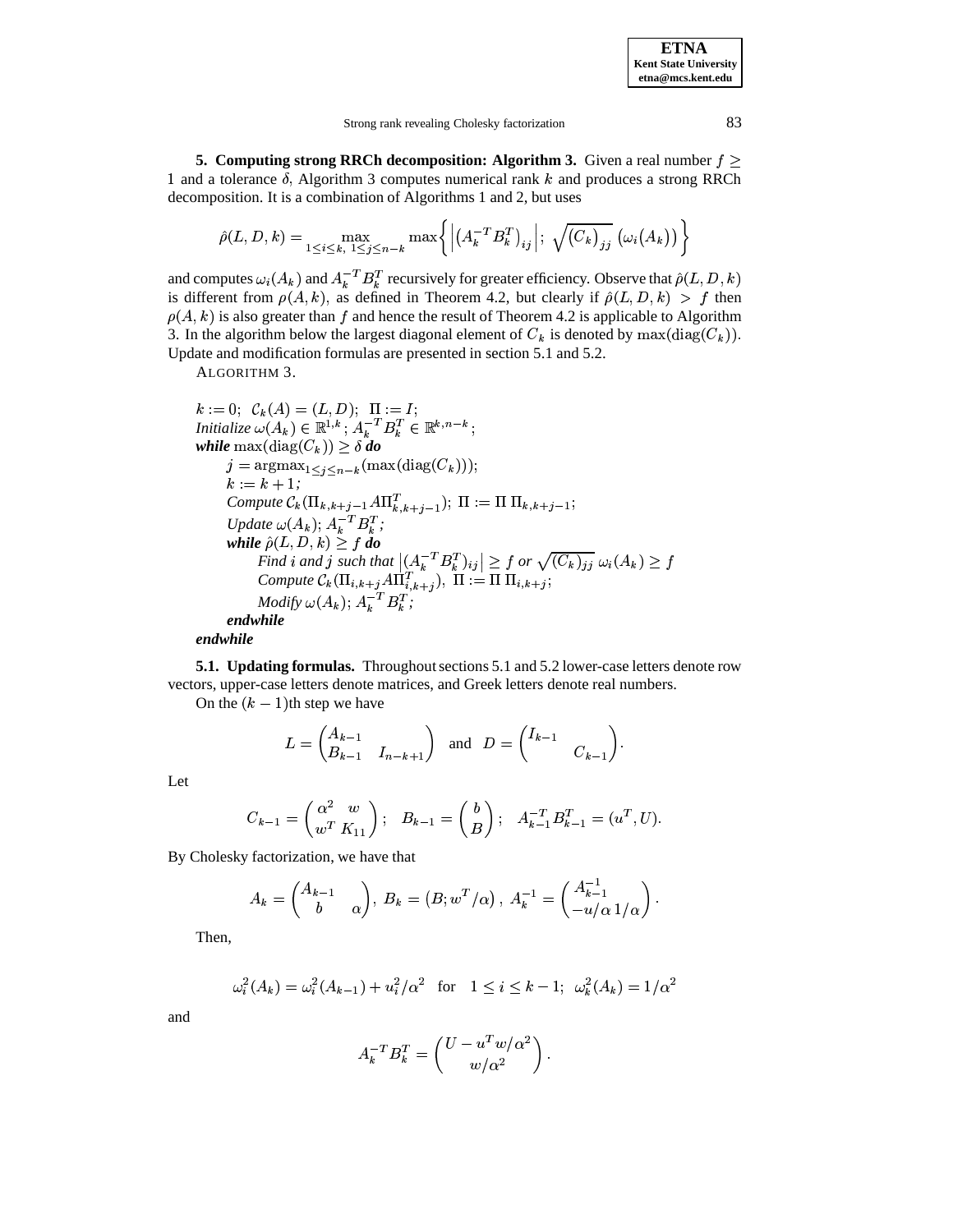**5.2. Modifications formulas.** We want to interchange the *i*th and  $(k + j)$ th diagonal elements of  $\Pi A \Pi^T$ . This corresponds to interchanging the *i*th and  $(k + j)$ th rows of L, which will be done by reducing this general interchange to the interchange between the  $k$ th and  $(k+1)$ st rows.

**5.2.1.** Interchange within the last  $n - k$  diagonal elements of A. If  $j > 1$ , then interchanging the  $(k + j)$ th and  $(k + 1)$ st columns of  $L<sup>T</sup>$  corresponds to interchanging the  $(k + 1)$ st and  $(k + j)$ th diagonal elements of L and D. This interchange leaves L lower triangular and D block-diagonal and will only swap the first and jth columns of  $B_k^T$  and  $\mathbf{A} = \mathbf{I}$  requires the set of  $\mathbf{A} = \mathbf{I}$ 

**5.2.2. Interchange within the first**  $k$  **diagonal elements of**  $A$ . If  $i < k$ , then we interchange the kth and *i*th rows of L. This leaves D unchanged, and L is not lower triangular any more. But we can re-triangularize it using Givens rotations. Denote  $\Pi_{k,i}L = \hat{L}Q$ , where  $\hat{L}$ is lower triangular. Then

$$
\Pi_{k.i}LDL^T\Pi_{k.i}^T = \hat{L}QDQ^T\hat{L}^T = \hat{L}D\hat{L}^T,
$$

since Q affects only the upper left  $k \times k$  corner of D, which is identity. Now  $\tilde{A}_k = \Pi_{k,i} A_k Q^T$ , hence  $A_k^{-1} = QA_k^{-1}\Pi_{k,i}^T$ , and post-multiplication by an orthogonal matrix does not affect the 2-norms of rows of  $A_k^{-T}$ . This implies that  $\omega(A_k)$  just had its kth and *i*th elements permuted. Also,  $A_k^{-T} B_k^T$  has its kth and *i*th rows permuted.

The main cost of this reduction comes from computing re-triangularization of  $L$  after swapping its *i*th and *k*th rows, which takes about  $3k(2n-k)$  flops.

**5.2.3.** Interchange between  $k$ th and  $(k + 1)$ st diagonal elements of  $A$ . Suppose we have

$$
\Pi_{k,k+1} A \Pi_{k,k+1}^T = \Pi_{k,k+1} L D L^T \Pi_{k,k+1}^T.
$$

Here,  $\Pi_{k,k+1}L$  is not lower triangular anymore, so we re-triangularize it  $\Pi_{k,k+1}L = L^TQ$ , where L is lower triangular. Notice that in matrix  $\Pi_{k,k+1}$  L only the element  $(k, k+1)$  needs to be reduced to zero, hence  $Q$  is a single Givens rotation matrix that affects only the  $k$ th and  $(k + 1)$ st rows of a matrix if multiplied from the right, and the kth and  $(k + 1)$ st column if multiplied from the left. Let's assume that we performed the  $(k + 1)$ st step of Cholesky decomposition zeroing out elements to the right of element  $L(k+1, k+1)$ . We have

$$
\Pi_{k,k+1}LDL^T\Pi_{k,k+1}^T = \hat{L}Q^T DQ \hat{L}^T = \hat{L}D\hat{L}^T,
$$

where we used the fact that  $Q^T D Q = D$ , since the upper-left  $(k+1) \times (k+1)$  corner of D is just the identity. Write

$$
L = \begin{pmatrix} A_{k-1} & & & \\ b_1 & \beta & & \\ b_2 & \beta \mu & \beta \nu & \\ B & c_1^T & c_2^T & I_{n-k-1} \end{pmatrix} \text{ and } \hat{L} = \begin{pmatrix} A_{k-1} & & & \\ b_2 & \beta & & \\ b_1 & \beta \mu / \rho & \beta \nu / \rho & \\ B & \hat{c}_1^T & \hat{c}_2^T & I_{n-k-1} \end{pmatrix},
$$

where  $\rho = \sqrt{\mu^2 + \nu^2}$ ,  $\hat{\beta} = \beta \rho$ ,  $\hat{c}_1 = (\mu c_1 + \nu c_2)/\rho$ , and  $\hat{c}_2 =$ , and  $\hat{c}_2 = (\nu c_1 - \mu c_2)/\rho$ . From the . From the expression for  $L$  we can see that

$$
A_k^{-1} = \begin{pmatrix} A_{k-1}^{-1} & 0 \\ -u/\beta & 1/\beta \end{pmatrix},
$$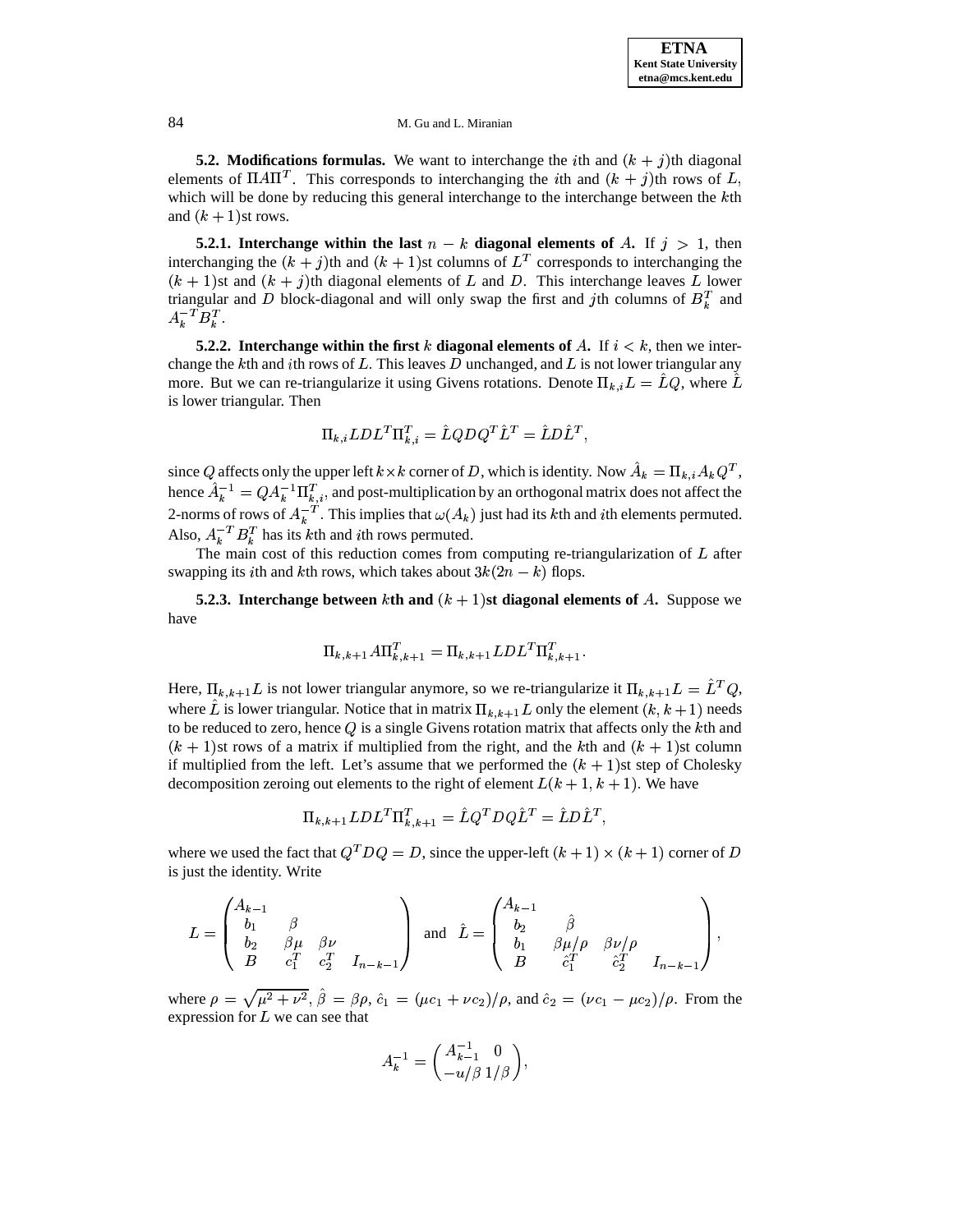### Strong rank revealing Cholesky factorization 85

where  $u = b_1 A_{k-1}^{-1}$  is computed using back substitution. Also,

$$
A_k^{-T}B_k^T \equiv \begin{pmatrix} u_1^T & U \\ \mu & u_2 \end{pmatrix} = \begin{pmatrix} A_{k-1}^{-T} - u^T/\beta \\ 0 & 1/\beta \end{pmatrix} \begin{pmatrix} b_2^T & B^T \\ \beta \mu & c_1 \end{pmatrix},
$$

so that

$$
b_2 A_{k-1}^{-1} = u_1 + \mu u, \ \ A_{k-1}^{-T} B^T = U + u^T c_1 / \beta, \ \ u_2 = c_1 / \beta.
$$

It follows that

$$
\hat{A}_k^{-1} = \begin{pmatrix} A_{k-1}^{-1} & 0 \\ -b_2 A_{k-1}^{-1} / \hat{\beta} \ 1/\hat{\beta} \end{pmatrix} = \begin{pmatrix} A_{k-1}^{-1} & 0 \\ -(u_1 + \mu u) / \hat{\beta} \ 1/\hat{\beta} \end{pmatrix}, \text{ and}
$$

$$
\hat{A}_k^{-T} \hat{B}_k^T = \begin{pmatrix} (1 - \beta \mu^2 / (\hat{\beta}\rho)) u^T - (\beta \mu / (\hat{\beta}\rho)) u_1^T & A_{k-1}^{-T} B^T - (u_1^T + \mu u^T) \hat{c}_1 / \hat{\beta} \\ \beta \mu / (\hat{\beta}\rho) & \hat{c}_1 / \hat{\beta} \end{pmatrix}.
$$
 Sim-  
plifying.

plifying,

$$
1 - \beta \mu^2 / (\hat{\beta} \rho) = 1 - \mu^2 / \rho^2 = \nu^2 / \rho^2, \ \beta \mu / (\hat{\beta} \rho) = \mu / \rho^2.
$$

We also have

$$
A_{k-1}^{-T}B^T - (u_1^T + \mu u^T)\hat{c}_1/\hat{\beta} = U + u^T c_1/\beta - \mu u^T \hat{c}_1/\hat{\beta} - u_1^T \hat{c}_1/\hat{\beta}
$$
  
=  $U + u^T (\rho c_1 - \mu \hat{c}_1)/\hat{\beta} - u_1^T \hat{c}_1/\hat{\beta}$   
=  $U + \nu u^T \hat{c}_2/\hat{\beta} - u_1^T \hat{c}_1/\hat{\beta}.$ 

Substituting these relations into the matrix, we get

$$
\hat{A}_k^{-1}\hat{B}_k = \begin{pmatrix} (\nu^2 u^T - \mu u_1^T)/\rho^2 & U + \nu u^T \hat{c}_2/\hat{\beta} - u_1^T \hat{c}_1/\hat{\beta} \\ \mu/\rho^2 & \hat{c}_1/\hat{\beta} \end{pmatrix}.
$$

Then  $\omega_k(A_k) = 1/\beta$ , and

$$
\omega_i(\hat{A}_k)^2 = \omega_i(A_k)^2 + (u_1 + \mu u)_i^2/\hat{\beta}^2 - u_i^2/\beta^2, \text{ for } 1 \le i \le k - 1.
$$

The cost of the  $(k+1)$ st step of Cholesky decomposition is about  $2(n-k)^2$  flops, the cost of computing u is about  $k^2$  flops, and the cost of computing  $A_k^{-T}B_k^T$  is about  $4k(n-k)$  flops, hence the "grand total" cost of modifications is about  $4n^2 + 2nk - 2k^2$  flops.

Reasoning very similar to the analysis performed in [\[11\]](#page-15-3) section 4.4 shows that the total number of interchanges (within the inner loop) up to the  $k$ -th step of Algorithm 1 is bounded by  $k \log_{t} \sqrt{n}$ , which guarantees that the Algorithm 3 will halt.

**6. Computing strong RRCh decomposition using max norm and 2-norm estimators: Algorithm 5.** In this section we discuss how convex optimization approach can be used as an alternative to carrying on modifications and updates in sections 5.2 and 5.1 and present Algorithm 5.

The convex optimization method was first developed by William Hager in [\[12\]](#page-15-8). It is based on the idea of finding a maximum of an appropriate function over a convex set (the maximum will be attained at a vertex of that set) by jumping from vertex to vertex according to a certain rule. The vertices can be visited only once, and since we have finitely many vertices, the algorithm will halt in a finite number of iterations.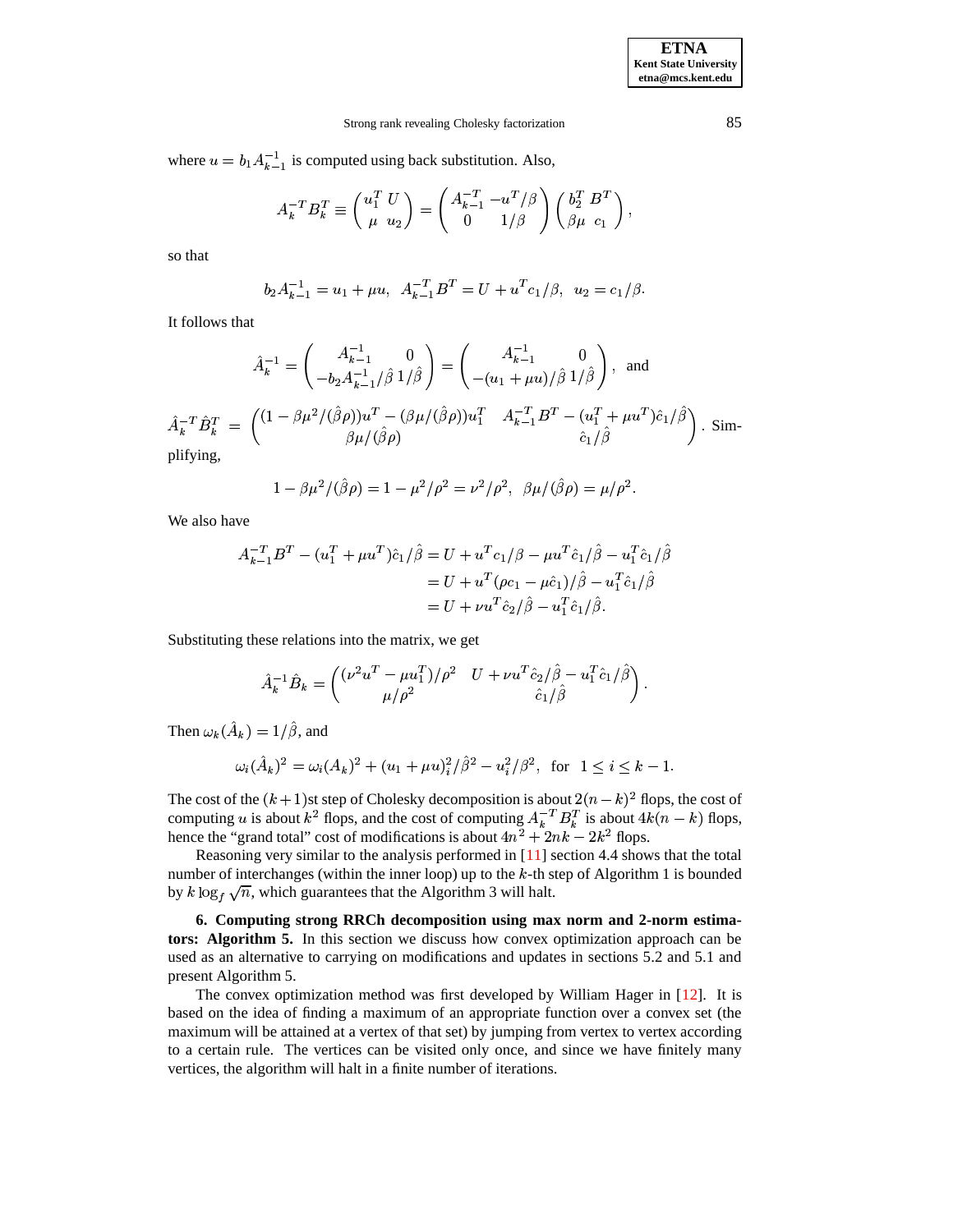We wish to develop estimators for

$$
||A_k^{-T}B_k^T||_{\max} = \max_{i,j} |A_k^{-T}B_k^T|_{i,j} \text{ and } \omega_{\max}(A_k) = \max_j(\omega_j(A_k))
$$

using the method described below, instead of carrying on modifications and updates described in section 5.

Assume H is an invertible square matrix, and M is any  $n \times m$  matrix, (here H will be matrix  $A_k$  and M will be  $A_k^{-T}B_k^T$ ). Denote

$$
\|H\|_{max\; row} := \omega_{\max}(H) = \max_i(\omega_i(H))
$$

and

$$
\|M\|_{\max}:=\max_{i,j}|(M_{ij})|\,.
$$

We are going to use the following lemma which is discussed in [\[14\]](#page-16-12):

LEMMA 6.1.

$$
||M||_{\max} = \max_{x \neq 0} \frac{||Mx||_{\infty}}{||x||_1} \text{ and } ||H||_{\max \, row} = \max_{x \neq 0} \frac{||Hx||_2}{||x||_1}.
$$

Using this lemma and the algorithm discussed in [\[12\]](#page-15-8) we obtain an estimator for  $||A^{-1}B^T||_{\max}$ :

ALGORITHM 4.

*Pick x at random, such that*  $||x||_1 = 1$ " *loop*

*Compute*  $A_k^T y = B_k^T x$ ,  $z^T = \xi^T A_k^{-T} B_k^T$ ,  $where \xi = sign((y)_i)e_i, i = argmax_i|y_i|$  and  $e_i$  is *i*-th unit vector  $if \ \|z\|_{\infty} < z^T x$ *stop else*  $i = \text{argmax}_{i} |z|$ ;  $x := e_i$ *end*

### *endloop*

Estimator for computing  $||A_k^{-1}||_{max\; row}$  is the same as the previous one with the exception of different computation of  $z$ , which becomes:

 $A_k y = x, A_k^T z = \xi$ , where  $\xi = 2A_k^{-T} x$ .

We wish to construct an algorithm similar to Algorithm 3, but using the above estimations instead of carrying on modifications and updates described in section 5. Algorithm 5, presented in this section, performs regular Cholesky decomposition with diagonal pivoting & until  $\max(\text{diag}(C_k)) \leq \delta$  for some small  $\delta$ . Every, for instance,  $n/10$ th step we use convex optimization approach to estimate the largest entry of  $\omega(A_k)$  and max norm of  $A_k^{-T}B_k^{T}$  and find  $i$  and  $j$  that correspond to these values. While

$$
\max_{i,j}(|A_k^{-T}B_k^T|_{i,j}) > f, \text{ or } \sqrt{\max_j((C_k)_{jj})} \max_i(\omega_i(A_k)) > f
$$

we do the interchanges. When there is no need for swaps we estimate  $\omega_{\text{max}}(A_k)$  to see if  $1/\omega_{\text{max}}(A_k) = 1/\omega_i(A_k)$  is smaller then  $\delta$ . A simple calculation shows that if we permute  $i$ th and k-th rows of  $A_k$  and re-triangularize it back, obtaining new matrix  $A_k = \Pi A_k Q$ , then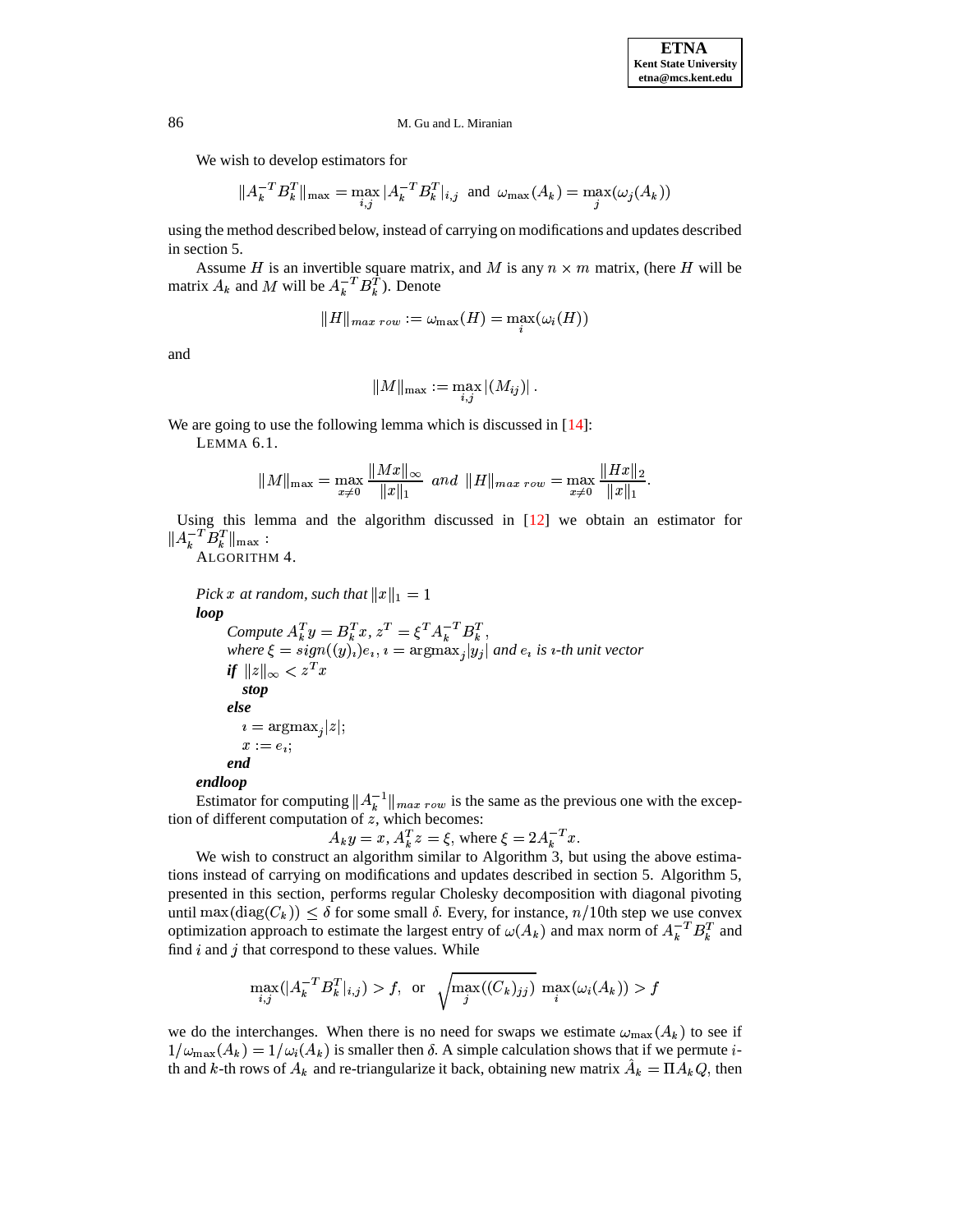$\tilde{A}_k(k,k) = 1/\omega_k(\tilde{A}_k) = 1/\omega_i(A_k)$ . Hence if  $\tilde{A}_k(k,k) = 1/\omega_i(A_k) \leq \delta$  then we should go one step back to  $k-1$  and consider  $(k-1)$ -st stage of the Cholesky decomposition, since we do not want to have elements less than  $\delta$  on the diagonal of  $A_k$ .

The main advantage of convex optimization approach over modifications and updates is efficiency. The overall cost of estimations combined with the potential swaps is usually  $O(n^2)$ , while modifications combined with swaps cost  $O(n^3)$ .

ALGORITHM 5.

```
k := 0; \ \ \mathcal{C}_k(A) = (L,D); \ \ \Pi := I;while \max(\text{diag}(C_{\bm{k}})) \geq \delta do
      j = \arg \max_{1 \leq i \leq n-k} (\max(\text{diag}(C_k)));
                                                \mathbf{A} = \mathbf{A} \mathbf{A}k := k + 1;
      k := k + 1;<br>Compute C_k(\Pi_{k,k+j-1})\kappa(\Pi_{k,k+j-1}A\Pi_{k,k+j-1}^T); \Pi := \Pi \Pi_{k,k+j-1};do
      while \hat{\rho}(L,D,k) ?
                (L, D, k) \geq f do
             \hat{p}(L, D, k) \geq f do<br>
Find i and j such that |(A_k^{-T}B_k^T)_{ij}| \geq f or \sqrt{(C_k)_{jj}} \omega_i(A_k) \geq f(k)_{ii} \omega_i(A_k) > fCompute C_k(\Pi_{i,k+j}A\Pi_{i,k+i}^T), \Pi := \Pi \Pi_{i,k+j};endwhile
      if 1/\omega_i(A_k) \geq \delta break endif
       k := k - 1;
enddo
```
# *endwhile*

endwhile<br>In the following table let  $N_1$  and  $N_2$  be the av et  $N_1$  and  $N_2$  be the average number of iterations it took to estimate  $\max(\omega_i(A_k))$  and  $||A_k^{-T}B_k^T||_{\max}$ . The average of the ratios of the actual values over the estimated ones is denoted by  $Q_1$  and  $Q_2$ .

| Matrix      | Order |                | Estimation of $  A_k^{-T}B_k^T  _{\text{max}}$ | Estimation of $max(\omega)$ |            |  |
|-------------|-------|----------------|------------------------------------------------|-----------------------------|------------|--|
|             |       | $N_1$          | $\omega_1$                                     | $N_2$                       | $\omega_2$ |  |
|             | 96    | 2              | 3.4635                                         | 2                           | 1.3955     |  |
| Kahan       | 192   | $\overline{c}$ | 3.4521                                         | $\overline{c}$              | 1.0788     |  |
|             | 384   | $\overline{c}$ | 3.4462                                         | $\overline{c}$              | 1.1053     |  |
|             | 96    | $\overline{c}$ | 1.0000                                         | $\overline{c}$              | 1.7684     |  |
| Extended    | 192   | $\overline{c}$ | 1.0000                                         | $\overline{c}$              | 2.2863     |  |
| Kahan*      | 384   | $\overline{c}$ | 1.0000                                         | $\overline{c}$              | 1.0000     |  |
|             | 96    | $\overline{c}$ | 2.3714                                         | $\overline{c}$              | 1.1778     |  |
| Generalized | 192   | $\overline{c}$ | 1.0000                                         | $\overline{c}$              | 1.9075     |  |
| Kahan       | 384   | 2              | 1.0000                                         | $\overline{c}$              | 1.9992     |  |

On average, it takes about two "jumps" from vertex to vertex of the appropriate convex  $S$  to obtain the desired result. Hence, in algorithm 5 we just solve two systems two times, which takes about  $8k^2$  flops.

There may be only finitely many iterations in the "**do**-**enddo**" loop, so the algorithm will eventually halt.

# **7. Effects of pivoting on Cholesky factorization.**

**7.1. Complete Pivoting.** In this section we give an example, discovered in [5, section 2], of a symmetric positive semi-definite matrix for which Cholesky decomposition with complete pivoting does not result in strong RRCh decomposition because condition  $(2)$  of the definition in section 3 is violated.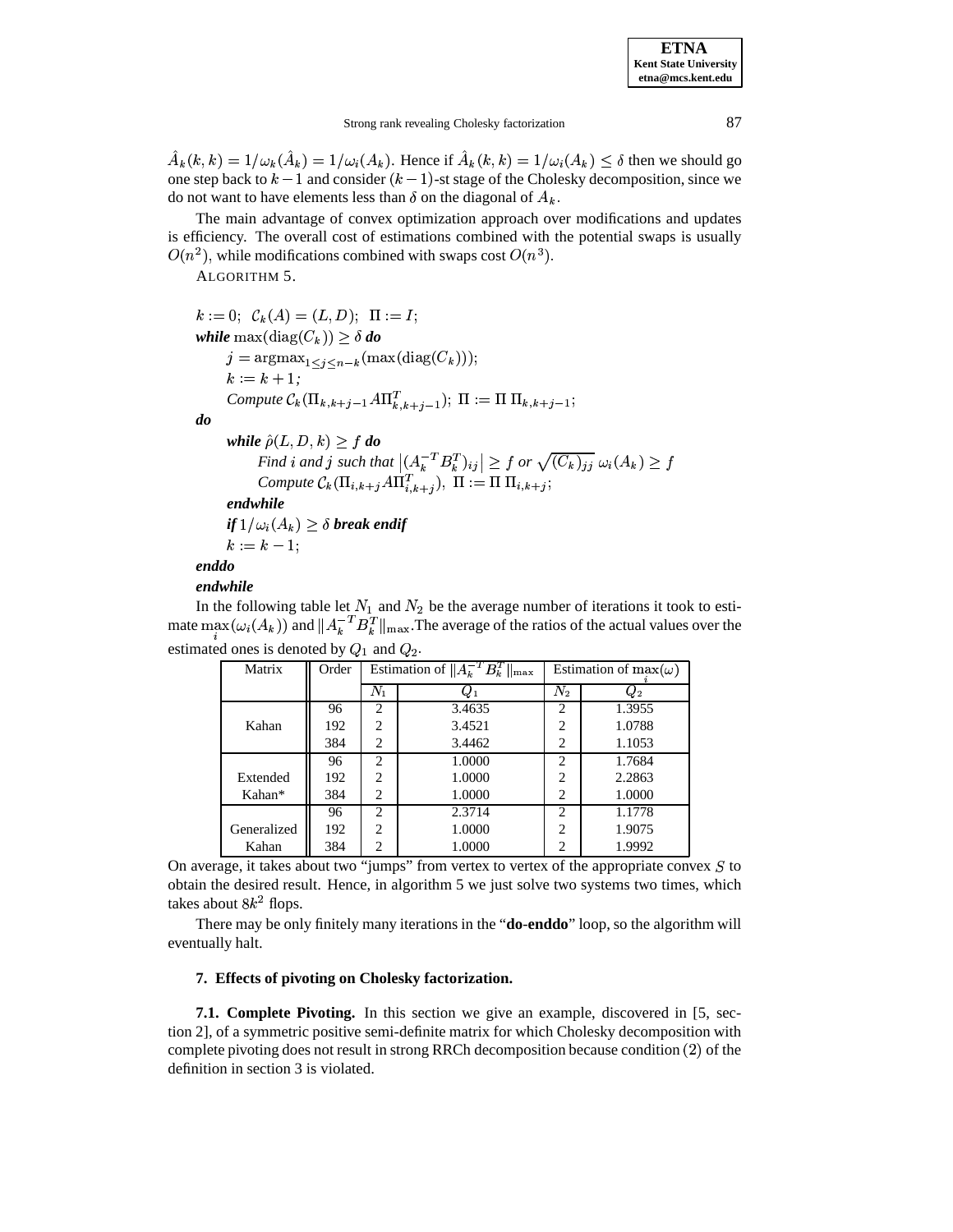Consider the following matrix, discovered by Higham in [\[13\]](#page-16-0):

$$
R(\theta) = \text{diag}(1, s, \ldots, s^{r-1}) \begin{pmatrix} 1 & -c & -c & \ldots & -c & -c & \ldots & -c \\ & 1 & -c & \ldots & -c & -c & \ldots & -c \\ & & 1 & \vdots & \vdots & & \vdots \\ & & \ddots & \vdots & \vdots & & \vdots \\ & & & 1 & -c & \ldots & -c \end{pmatrix} \in \mathbb{R}^{r \times n},
$$

where  $c := \cos(\theta)$ ,  $s := \sin(\theta)$  for some  $\theta$ . Let us scale  $R(\theta)$ , i.e., put  $U(\theta) = \text{diag}(r, r 1, \ldots, 1$  )  $R(\theta)$  and consider  $s(\theta)$ ,  $s := \sin(\theta)$  for some  $\theta$ . Let us s<br>and consider matrix  $C(\theta) = U(\theta)^T U(\theta)$  $(1, \ldots, 1)R(\theta)$  and consider matrix  $C(\theta) = U(\theta)^T U(\theta)$ . When we perform Cholesky decomposition with complete pivoting on  $C(\theta)$ , we will observe that, because of the way this matrix position with complete pivoting on  $C(\theta)$ , we will observe that, because of the way this matrix is designed, no pivoting will be necessary. Suppose<br>  $(C_{11}(\theta) - C_{12}(\theta)) = (A_2 - A_3 \cos \theta)$ 

$$
C(\theta) = \begin{pmatrix} C_{11}(\theta) & C_{12}(\theta) \\ C_{21}(\theta) & C_{22}(\theta) \end{pmatrix} = \begin{pmatrix} A_r & \\ B_r & I_{n-r} \end{pmatrix} \begin{pmatrix} I_r & \\ & C_r \end{pmatrix} \begin{pmatrix} A_r^T & B_r^T \\ & I_{n-r} \end{pmatrix}.
$$

Then

$$
C_{11}(\theta)^{-1}C_{12}(\theta) = A_r^{-T}B_r^T.
$$

It is proven in [5, Lemma 2.3] that

(7.1) 
$$
||C_{11}(\theta)^{-1}C_{12}(\theta)||_2 = ||A_r^{-T}B_r^T||_2 \to \sqrt{\frac{1}{3}(n-r)(4^r-1)} \text{ as } \theta \to 0.
$$

Simple calculation shows that

$$
||A_r^{-T}B_r^T||_{\text{max}} = c(1+c)^{r-1}.
$$

To make the limit proved above more practical, we have to bound  $\theta$  away from zero to avoid To make the limit proved above more practical, we have to bound  $\theta$  away from zero to avoid diag(1, s, . . . , s<sup>r-1</sup>), and hence  $C(\theta)$ , being too singular. We want s<sup>r-1</sup> to be greater than some fixed tolerance  $\epsilon$ , which usually is on the order of the machine precision. Simple manipulation with Taylor expansions shows that quantity  $||A_r^{-T}B_r^T||_{\text{max}}$  grows like

 <sup>B</sup>  -(7.2)

for large r instead of a factor of  $2^r$  as in  $(7.1)$ .

The practical growth rate is much slower than the theoretical, but it is still superpolynomial, implying that Cholesky decomposition with complete pivoting will not be strong RRCh decomposition because condition  $(2)$  in the definition is violated.

Matrix  $A_r^{-T}B_r^T$  also plays a key role in backwards error analysis for Cholesky decomposition of semi-definite matrices, as discussed by Higham in [\[13\]](#page-16-0). As he shows quantity  $||W||_2 = ||A_r^{-T}B_r^{T}||_2$  contributes greatly to the accuracy of Cholesky decomposition. If we perform Cholesky factorization without any of the pivoting strategies described in Algorithms 3 and 4 we get the following bounds obtained by Higham for the error of the Cholesky decomposition:

$$
\|A - \hat{L}_r\hat{L}_r^T\|_2 \leq 2\big(2r(r+1)+\theta\big)\big(\|W\|_2+1\big)^2u\|A\|_2 + O(u^2),
$$

where u is the machine precision,  $\theta$  is some small constant,  $L_r$  is the computed r-th Cholesky factor, and  $r$  is the computed rank of A. As discussed in [5, section 4], the above bound is about the best result that could have been expected and reflects the inherent sensitivity of  $A - L_r L_r^T$  (with  $L_r$  being the precise r-th Cholesky factor) to small perturbations of A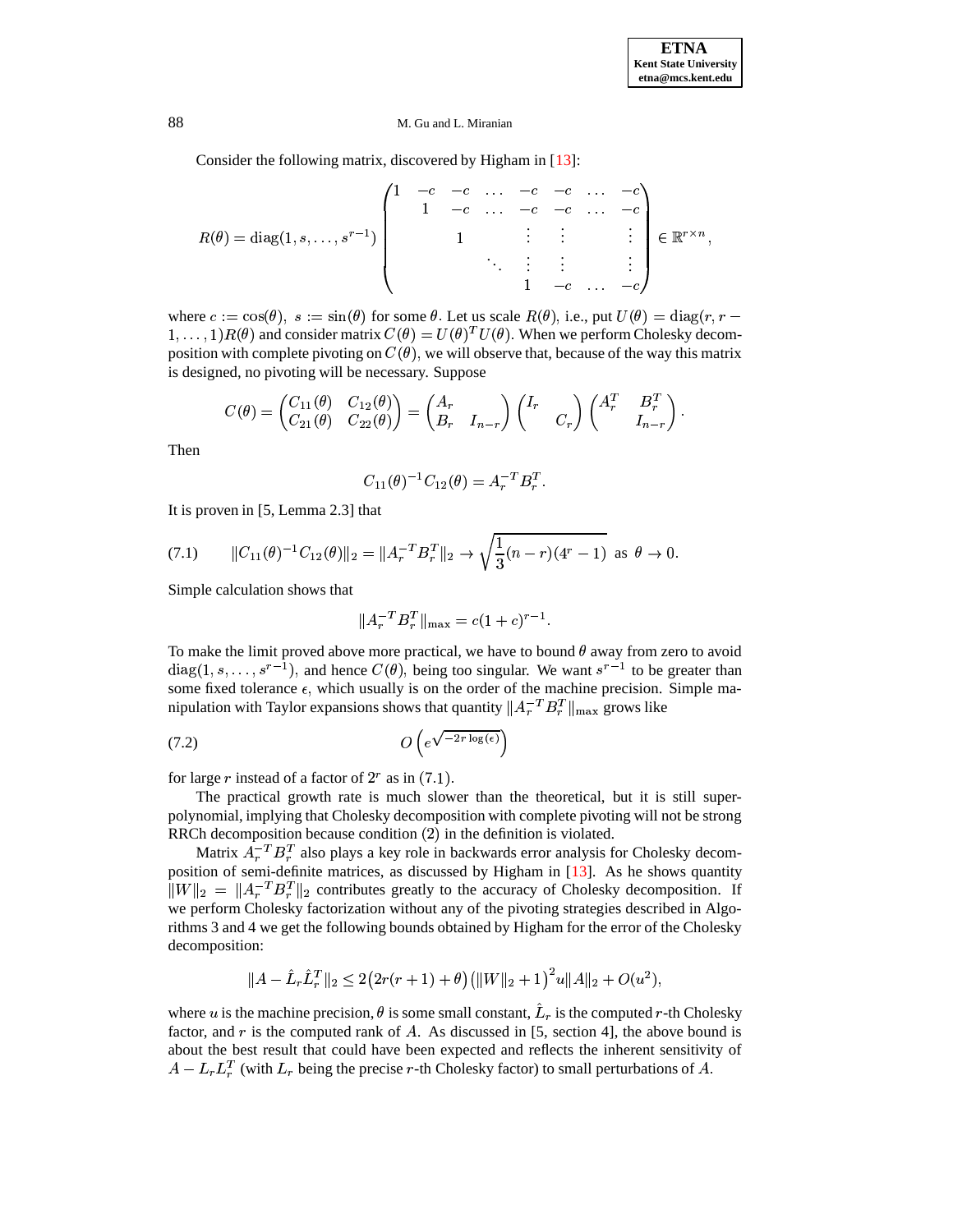**ETNA Kent State University etna@mcs.kent.edu**

**7.2. Generalization of**  $R(\theta)$ . In this section we construct generalizations to the Kahan matrix. We construct a matrix, such that Cholesky decomposition with diagonal pivoting fails to find a strong RRCh decomposition for the same reason as in the previous section: condition  $(2)$  of the definition of strong RRCh decomposition is violated.

Consider the matrices

$$
U_n = (u_1, \ldots, u_n)^T; \ \ V_n = (v_1, \ldots, v_n)^T,
$$

where  $u_i$  and  $v_i \in \mathbb{R}^{p \times 1}$  and  $p \ll n$ . We introduce an upper triangular matrix  $M_n \in \mathbb{R}^{n \times n}$ :

and the state of the state of the state of the state of the state of the state of the state of the state of the

(7.3) 
$$
M_n(i,j) = \begin{cases} 1, & \text{if } i = j \\ 0, & \text{if } i < j \\ -u_i^T v_j, & \text{if } i > j \end{cases}
$$

Let's call matrix  $P_n = \text{diag}(1, s, \dots, s^{n-1}) M_n$  a Generalized Kahan matrix, and consider matrix  $A = P_n^T P_n$  with numerical rank k. If we choose column scaling appropriately then there will be no diagonal swaps during Cholesky decomposition with diagonal pivoting. Then for matrix A we have  $A_{11}^{-1}A_{12}=-M_k^{-1}U_kV_{n-k}^T$ , where  $M_k$  is the upper left  $k\times k$  corner of  $M_n, U_k$  is the top k rows of  $U_n$ , and  $V_{n-k}$  is the lower  $(n-k)$  rows of  $V_n$ . Lemma 7.1 proved below gives a clue as to how to design matrices  $M_n$  by choosing  $u_i$  and  $v_i$  appropriately and to have  $A_{11}^{-1}A_{12}$  grow faster than any polynomial.

Let's compute  $X_k^T = (x_1, \ldots, x_k)^T = M_k^{-1} U_k$  explicitly.  $k^{-1}U_k$  explicitly. LEMMA 7.1.

$$
x_j^T = u_j^T \prod_{i=j+1}^k \{1 + v_i u_i^T\}
$$

# **Proof by induction:**

Base case: if  $j = k$ , then  $x_k^T = u_k^T$  – true. Inductive step:  $j \rightarrow j-1$ We have that  $M_k X^T = U_k$ , hence

$$
x_{j-1}^T - u_{j-1}^T v_j x_j^T - u_{j-1}^T v_{j+1} x_{j+1}^T - u_{j-1}^T v_{j+2} x_{j+2}^T - \ldots - u_{j-1}^T v_k x_k^T = u_{j-1}^T.
$$

Combining terms and using the inductive assumption, we get

$$
x_{j-1}^T = u_{j-1}^T \left[ \sum_{i=j}^k v_i x_i^T + 1 \right] = u_{j-1}^T \left[ \sum_{i=j}^k v_i u_i^T \prod_{p=i+1}^k \{1 + v_p u_p^T\} + 1 \right].
$$

After simplifying notation with  $t_m := v_m u_m^T$ , we obtain:

$$
x_{j-1}^T = u_{j-1}^T \left[ \sum_{i=j}^k t_i \prod_{p=i+1}^k \{1+t_p\} + 1 \right]
$$
  
\n
$$
= u_{j-1}^T \left[ \sum_{i=j}^k t_i \left(1 + \sum_{p=i+1}^k t_p + \sum_{k>p_1>p_2>i+1} t_{p_1} t_{p_2} + \dots \right) + 1 \right]
$$
  
\n
$$
= u_{j-1}^T \left( \sum_{p=j}^k t_p + \sum_{k>p_1>p_2>j} t_{p_1} t_{p_2} + \sum_{k>p_1>p_2>p_3>j} t_{p_1} t_{p_2} t_{p_3} + 1 \right)
$$
  
\n
$$
= u_{j-1}^T \prod_{i=j}^k \{1+t_i\} = u_{j-1}^T \prod_{i=j}^k \{1+v_i u_i^T\}. \Box
$$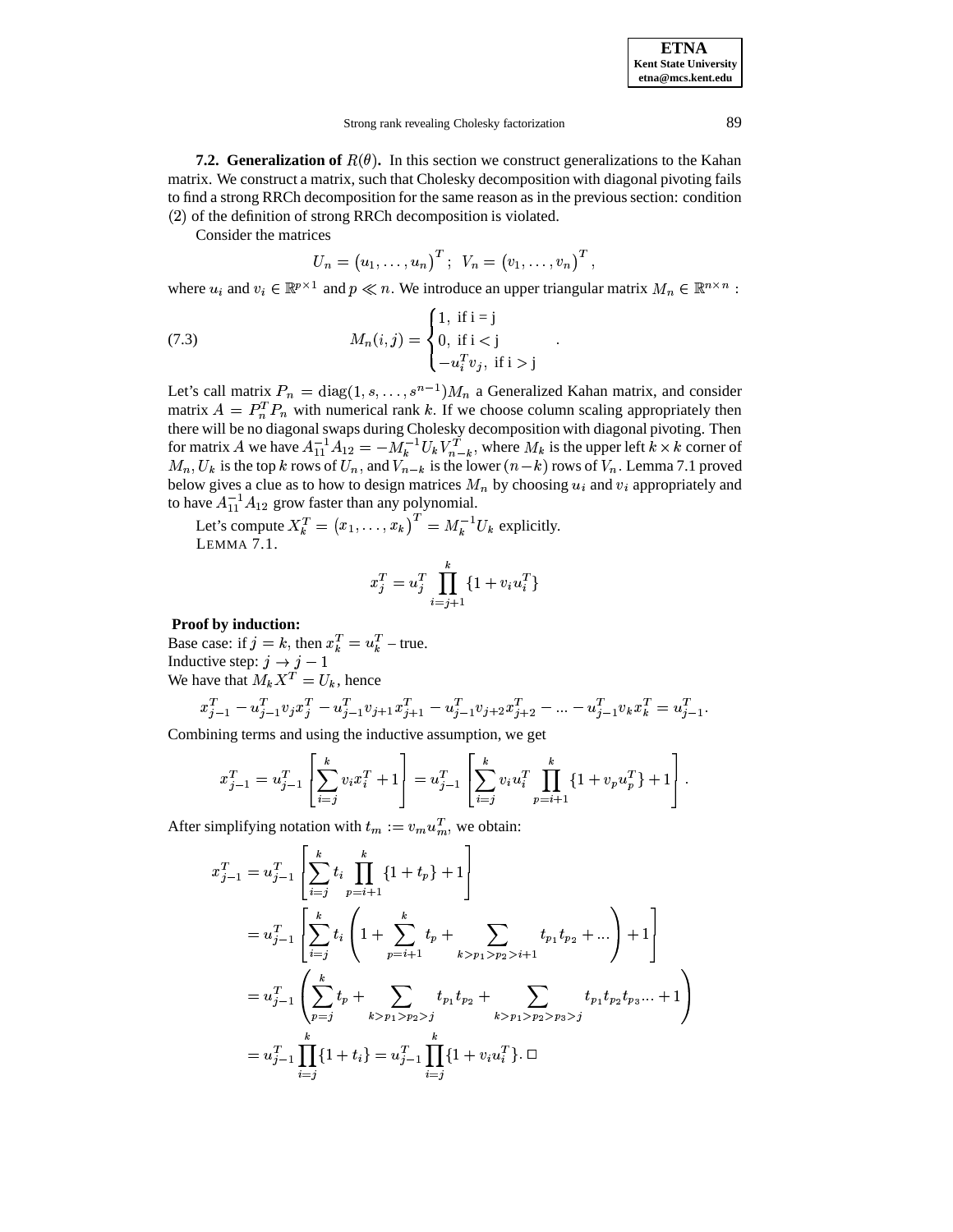If we put  $p = 1$ ,  $u_i = 1$  and  $v_j = c$  for all i and j, then we obtain exactly the Kahan matrix. In general, matrix  $P_n$  can have more than one small singular value, whereas the Kahan matrix has only one.

**8. Numerical experiments implemented in Matlab.** We used the following sets of test matrices  $M$ :

- 1. **Random**: is an  $n \times n$  matrix with random entries, chosen from a uniform distribution on the interval  $(0, 1)$ .
- 2. **Scaled Random**: a random matrix, whose *i*th row is scaled by factor  $\eta^i$ , where  $\eta = 20\epsilon$  and the machine precision is  $\epsilon = 1.1 \times 10^{-16}$ .
- 3. **GKS**: an upper triangular matrix whose jth diagonal element is  $1/\sqrt{j}$  and whose  $(i, j)$  element is  $-1/\sqrt{j}$ , for  $j > i$ .
- 4. **Kahan**: we choose  $c = 0.285$
- 5. **Extended Kahan**: the matrix  $M = S_{3l} R_{3l}$ , where

$$
S_{3l} = \text{diag}(1, \xi, ..., \xi^{3l-1})
$$

and

$$
R_{3l}=\begin{pmatrix}I_l&-\phi H_l&0\\&I_l&\phi H_l\\&&\mu I_l\end{pmatrix}
$$

where we choose *l* is a power of 2;  $\xi > 0$ ,  $\phi > 1/\sqrt[4]{4l-1}$ ,  $\phi = 0.285$ ,  $\mu = 20\epsilon/\sqrt{n}$ <br>and  $\xi^2 + \phi^2 = 1$ ;  $0 < \mu \ll 1$  and  $H_l \in \mathbb{R}^{l \times l}$  is a symmetric Hadamard matrix.

- 6. **Extended Kahan\***: we choose  $f = \phi^2 l$  and  $\delta = 4l^2 \sigma_{2l+1}(A)$
- 7. **Generalized Kahan**: described in section 7.2,  $U_n$  and  $V_n$  consist of  $n/48$  blocks; put  $k = n/48$ ,  $c = 0.285$  and  $f = \sqrt{n}$ .

For each matrix  $A = M^T M$  we chose  $n = 96, 192, 384, \text{set } f = 10\sqrt{n}$  and  $\delta = 3 \times 10^{-13} \times$  $||A||_2$ . In Algorithm 5 we set  $p = 4$  for  $n = 96$ ,  $p = 10$  for  $n = 192$ ,  $p = 20$  for  $n = 384$ . The results are summarized in the table below. Theoretical upper bounds for

$$
\max_{i,j} \left( \frac{\sigma_i(L)}{\sigma_i(A_k)}, \frac{\sqrt{\sigma_j(C_k)}}{\sigma_{k+j}(L)} \right) \quad \text{and} \quad \max_{i,j} |(A_k^{-1}B_k)|_{i,j}
$$

are  $q_1(k,n) = \sqrt{1+f^2k(n-k)}$  and  $q_2(k,n) = \begin{cases} f & \text{if } k < n \\ 0 & \text{if } k = n \end{cases}$ . We observe from our

experiments that theoretical bounds are much larger than these obtained in practice.  
\nDenote 
$$
Q_1 := \max_{i,j} \left( \frac{\sigma_i(L)}{\sigma_i(A_k)}, \frac{\sqrt{\sigma_j(C_k)}}{\sigma_{k+j}(L)} \right)
$$
 and  $Q_2 := \max_{i,j} |(A_k^{-1}B_k)|_{i,j}$ ,

 $n =$  number of iterations in the inner **while** loops; *Est* denotes results of Algorithm 3, and  $Mod$  denotes results of Algorithm 5.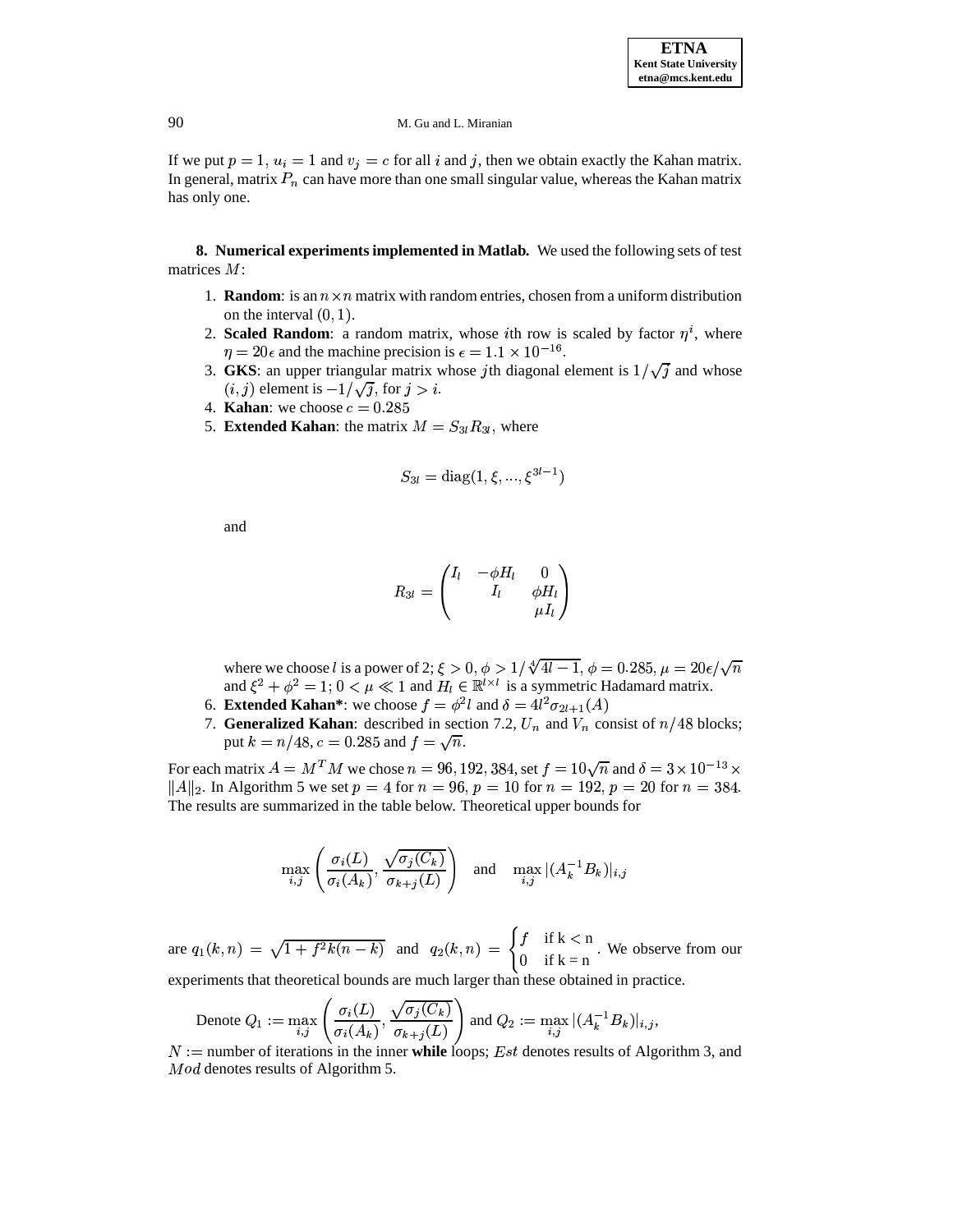**ETNA Kent State University etna@mcs.kent.edu**

# Strong rank revealing Cholesky factorization 91

| Matrix      | Order | Rank | N            |                | $\pmb Q_1$ |                              |      | $\it{Q}_2$   |                |                  |
|-------------|-------|------|--------------|----------------|------------|------------------------------|------|--------------|----------------|------------------|
|             |       |      | Est          | Mod            | Est        | $q_1$                        | Mod  | Est          | $q_2$          | Mod              |
|             | 96    | 96   | $\Omega$     | $\Omega$       | 1          | 1                            | 1    | $\Omega$     | $\overline{0}$ | $\mathbf{0}$     |
| Random      | 192   | 192  | $\Omega$     | $\overline{0}$ | 1          |                              | 1    | $\mathbf{0}$ | $\overline{0}$ | $\boldsymbol{0}$ |
|             | 384   | 384  | $\Omega$     | $\overline{0}$ | 1          |                              | 1    | $\theta$     | $\overline{0}$ | $\overline{0}$   |
|             | 96    | 43   | $\Omega$     | $\Omega$       | 3.10       | $4.7 \times \overline{10^3}$ | 3.10 | 1.54         | 98             | 1.54             |
| Scaled      | 192   | 82   | $\Omega$     | $\overline{0}$ | 3.63       | $1.3 \times 10^4$            | 3.63 | 1.18         | 139            | 1.18             |
| random      | 384   | 158  | $\Omega$     | $\Omega$       | 6.24       | $3.7 \times 10^4$            | 6.24 | 1.29         | 196            | 1.29             |
|             | 96    | 95   | $\Omega$     | $\Omega$       | 1.12       | $9.5 \times 10^{2}$          | 1.12 | 0.71         | 98             | 0.71             |
| <b>GKS</b>  | 192   | 191  | $\Omega$     | $\Omega$       | 1.09       | $1.9 \times 10^3$            | 1.09 | 0.71         | 139            | 0.71             |
|             | 384   | 383  | $\mathbf{0}$ | $\overline{0}$ | 1.07       | $3.8 \times 10^3$            | 1.07 | 0.71         | 196            | 0.71             |
|             | 96    | 95   | 1            | 1              | 2.54       | $9.5 \times 10^{2}$          | 2.54 | 0.98         | 98             | 0.98             |
| Kahan       | 192   | 191  | 1            | 1              | 1.26       | $1.9 \times 10^3$            | 1.26 | 0.98         | 139            | 0.98             |
|             | 384   | 298  | 1            | 1              | 8.15       | $3.1 \times 10^4$            | 8.15 | 0.98         | 196            | 0.98             |
|             | 96    | 64   | $\Omega$     | $\mathbf{0}$   | 5.27       | $4.4 \times 10^3$            | 5.27 | 2.60         | 98             | 2.60             |
| Extended    | 192   | 128  | $\Omega$     | $\Omega$       | 10.0       | $1.3 \times 10^{4}$          | 10.0 | 5.20         | 139            | 5.20             |
| Kahan       | 384   | 256  | $\Omega$     | $\Omega$       | 16.9       | $3.5 \times 10^4$            | 16.9 | 10.4         | 196            | 10.4             |
|             | 96    | 64   | 8            | 32             | 2.97       | $1.2 \times 10^{2}$          | 1.49 | 2.60         | 2.60           | 0.38             |
| Extended    | 192   | 128  | 11           | 64             | 6.04       | $4.7 \times 10^2$            | 1.09 | 5.20         | 5.20           | 0.19             |
| Kahan*      | 384   | 256  | 3            | 128            | 12.1       | $1.9 \times 10^3$            | 1.5  | 10.4         | 10.4           | 0.96             |
|             | 96    | 94   | 1            | 1              | 4.04       | $1.3 \times 10^2$            | 4.04 | 2.35         | 9.8            | 2.35             |
| Generalized | 192   | 134  | 2            | 2              | 21.7       | $1.2 \times 10^{3}$          | 19.9 | 6.21         | 13.9           | 6.59             |
| Kahan       | 384   | 131  | 2            | $\overline{c}$ | 13.4       | $3.6 \times 10^3$            | 14.5 | 4.21         | 19.6           | 4.12             |

**9. Conclusion.** We have introduced a definition of strong rank revealing Cholesky decomposition, similar to the notion of strong rank revealing QR factorization. We proved the existence of such decomposition for any symmetric positive definite  $n \times n$  matrix and presented two efficient algorithms for computing it. Numerical experiments show that if  $k$  is the numerical rank of A, then bounds which govern the gap between  $k$ -th and  $(k + 1)$ -st singular values of matrix  $A$  and the norm of the approximate null space of  $A$  obtained in practice using our algorithms are several orders of magnitude smaller than theoretical ones. Algorithms presented in this paper produce strong rank revealing Cholesky factorization at lesser cost than analogous algorithms which use strong rank revealing QR factorization.

### **REFERENCES**

- <span id="page-15-2"></span><span id="page-15-1"></span>[1] A. Bjorck, ¨ *Numerical methods for least squares problems*, SIAM, Philadelphia, PA, USA, 1996.
- [2] A. Björck, A direct method for the solution of sparse linear least squares problems, in Large scale matrix problems, A. Björck, R. J. Plemmons, H. Schneider, eds., North-Holland, 1981.
- <span id="page-15-7"></span>[3] P.A. Businger, G.H. Golub, *Linear least squares solutions by Householder transformations*, Numer. Math., 7 (1965), pp. 269-276.
- <span id="page-15-4"></span>[4] T.F. Chan, *On the existence and computation of LU factorizations with small pivots*, Math. Comp., 42 (1984), pp. 535-547.
- [5] T.C. Chan, *An efficient modular algorithm for coupled nonlinear systems,* Research Report YALEU/DCS/RR-328, Sept. 1984.
- <span id="page-15-5"></span>[6] S. Chandrasekaran, I. Ipsen, *On rank revealing QR factorizations,* SIAM J. Matrix Anal. Appl., 15 (1994), pp. 592-622.
- [7] J.W. Demmel, *Applied Numerical Linear Algebra*, SIAM, Philadelphia, PA, 1997.
- <span id="page-15-6"></span><span id="page-15-0"></span>[8] R. Fletcher, *Expected conditioning,* IMA J. Numer. Anal., 5 (1985), pp. 247-273.
- [9] G.H. Golub, *Numerical methods for solving linear least squares problems*, Numer. Math., 7 (1965), pp. 206- 216.
- [10] G.H. Golub, C.F. Van Loan, *Matrix Computations*, second ed., Johns Hopkins University Press, Baltimore, MD, USA, 1989.
- <span id="page-15-3"></span>[11] M. Gu, S.C. Eisenstat, *An efficient algorithm for computing a strong rank revealing QR factorization*, SIAM J. Sci. Comput., 17 (1996), pp. 848-869.
- <span id="page-15-8"></span>[12] W. W. Hager, *Condition estimates*, SIAM J. Sci. Statist. Comput., 5 (1984), pp. 311-317.